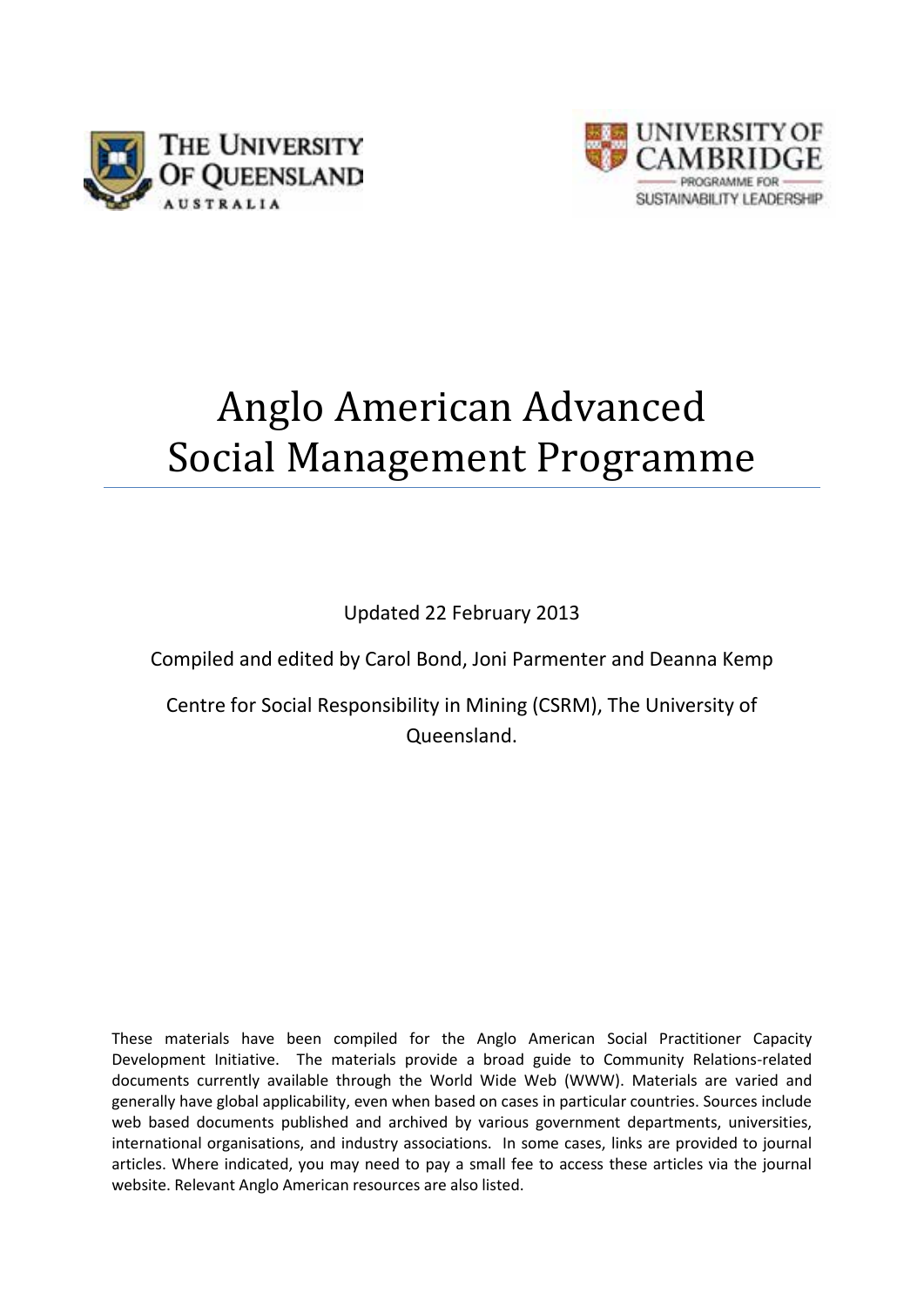| Α. |  |
|----|--|
|    |  |
|    |  |
|    |  |
|    |  |
|    |  |
|    |  |
|    |  |
|    |  |
| В. |  |
|    |  |
|    |  |
|    |  |
|    |  |
|    |  |
|    |  |
|    |  |
|    |  |
|    |  |
|    |  |
|    |  |
|    |  |
|    |  |
|    |  |
|    |  |
|    |  |
|    |  |
|    |  |
| C. |  |
|    |  |
|    |  |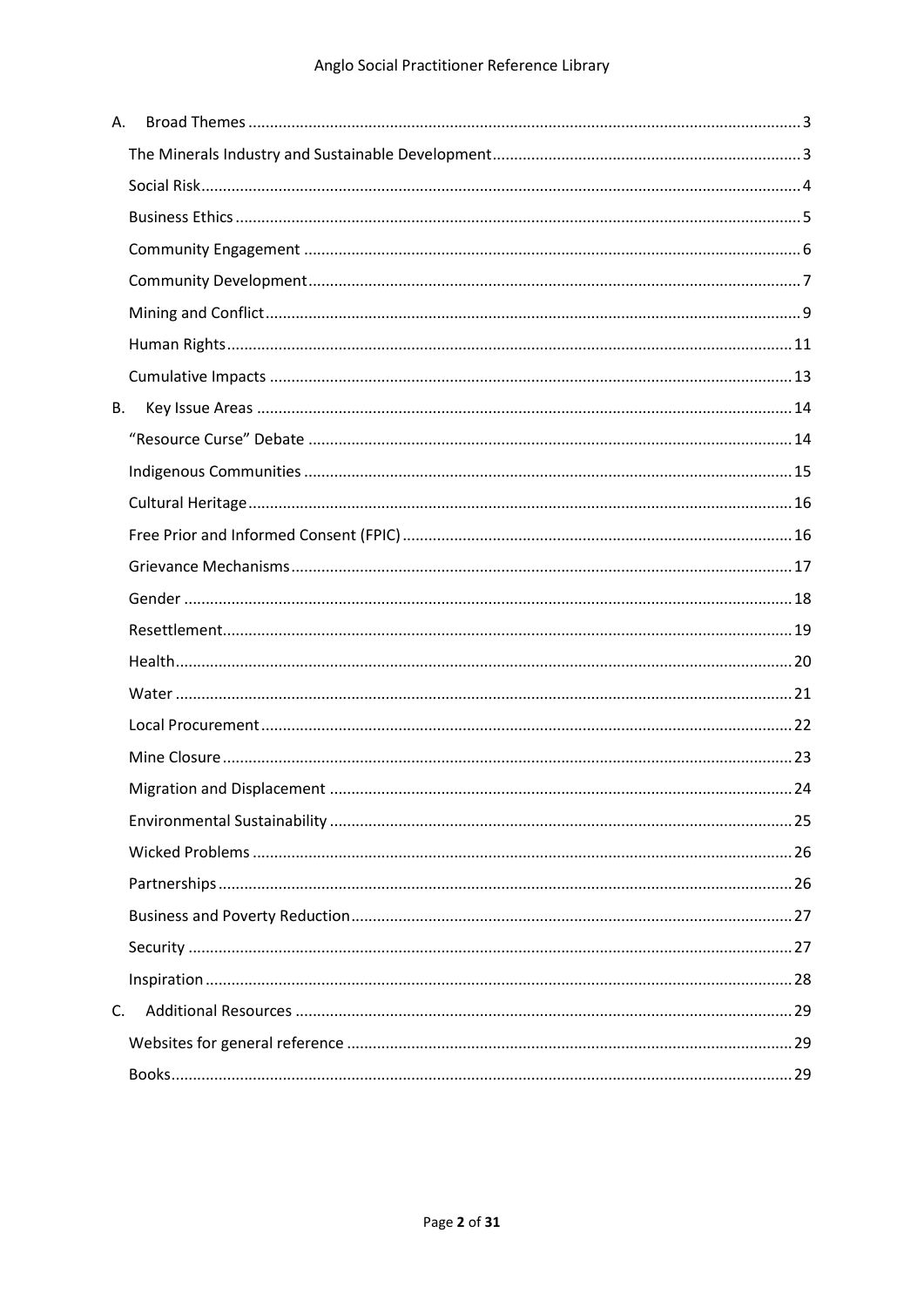# <span id="page-2-0"></span>**A. Broad Themes**

# <span id="page-2-1"></span>**The Minerals Industry and Sustainable Development**

# **KEY REPORTS**

**Breaking New Ground: Mining, Minerals and Sustainable development, Executive Summary** Institute of International Development (2002) Earthscan *<http://www.iied.org/pubs/pdfs/G00910.pdf>*

**Sustainability Program Quality Benchmark Matrix**

IFC, CommDev, Deloitte, Norwegian Ministry of Foreign Affairs, ICMM (2011) *<http://www.fvtool.com/files/Benchmark%20Matrix.pdf>*

**Minerals and Africa"s Development**

International Study Group (2011)

*[http://www.africaminingvision.org/amv\\_resources/AMV/ISG%20Report\\_eng.pdf](http://www.africaminingvision.org/amv_resources/AMV/ISG%20Report_eng.pdf)*

# **Mining"s Contribution to Sustainable Development: the series**

ICMM (2012)

*<http://www.icmm.com/library/minings-contribution>*

# **Resource Revolution: Meeting the world"s energy, materials, food, and water needs**

November (2011)

McKinsey Global Institute

*[http://www.mckinsey.com/Insights/MGI/Research/Natural\\_Resources/Resource\\_revolution](http://www.mckinsey.com/Insights/MGI/Research/Natural_Resources/Resource_revolution)*

# **DISCUSSION PAPER**

**MMSD+10:Reflecting on a decade of mining and sustainable development** Abbi Buxton (2012) *<http://pubs.iied.org/16041IIED.html>*

# **ARTICLES**

| <b>Sustainable Mining and the Oil Sands</b>                                           |  |  |
|---------------------------------------------------------------------------------------|--|--|
| Jim Cooney (2008)                                                                     |  |  |
| http://www.mining.ca/www/media lib/TSM Speech/2008/23 4 08Alberta Environment Keynote |  |  |
| Speech.pdf                                                                            |  |  |
| <b>DDE</b> <i>assisted</i> as Outstroless                                             |  |  |

**PDF provided on QuickPlace**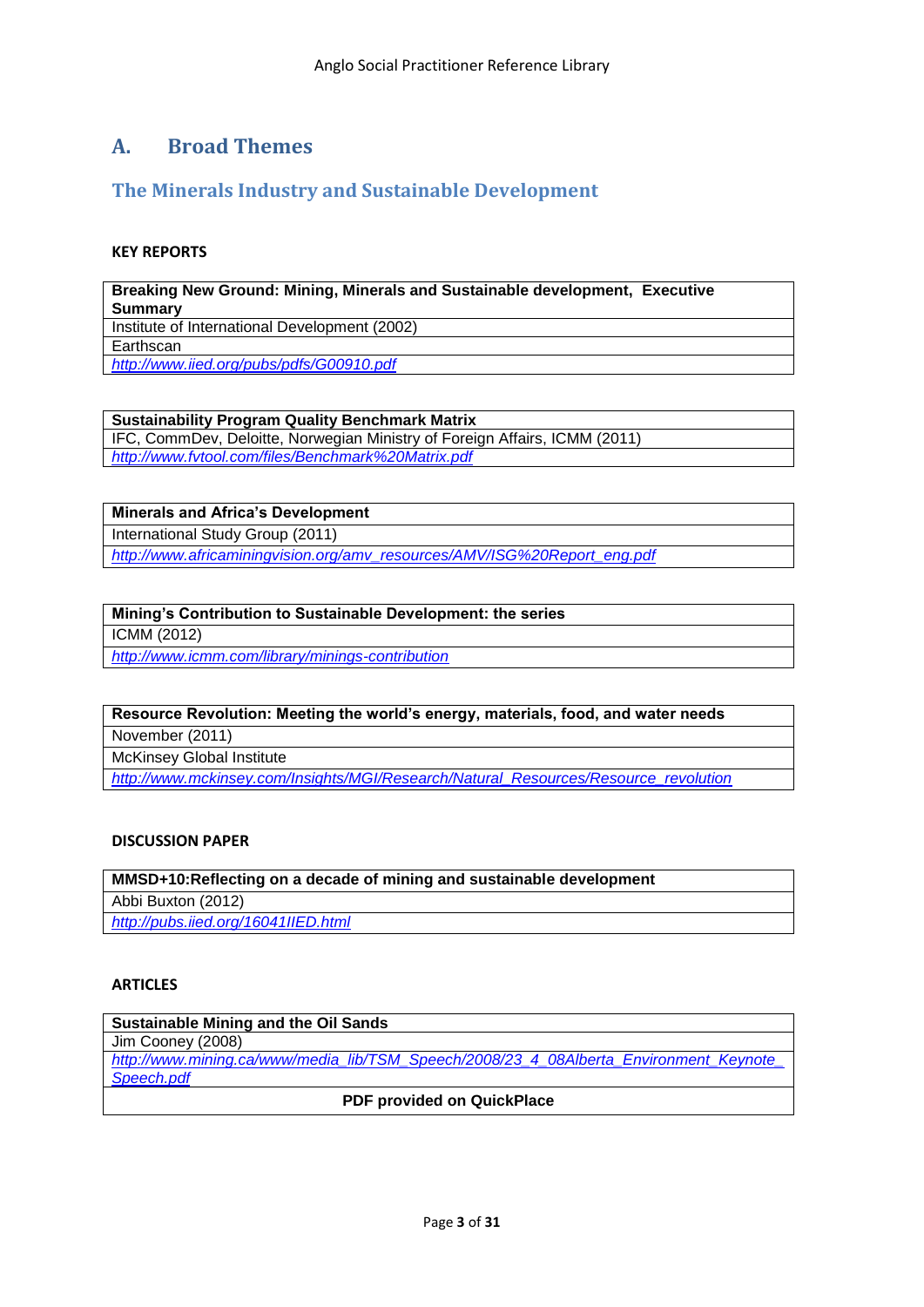# **Address by Gold Fields chairperson, during the Mining Indaba 2013, Cape Town (06/02/2013)**

Mamphela Ramphele

*[http://www.polity.org.za/article/sa-mamphela-ramphele-address-by-goldfields-chairperson-during](http://www.polity.org.za/article/sa-mamphela-ramphele-address-by-goldfields-chairperson-during-the-mining-indaba-2013-cape-town-06022013-2013-02-07)[the-mining-indaba-2013-cape-town-06022013-2013-02-07](http://www.polity.org.za/article/sa-mamphela-ramphele-address-by-goldfields-chairperson-during-the-mining-indaba-2013-cape-town-06022013-2013-02-07).*

# **Corporate Social Responsibility in Mining in Southern Africa: Fair accountability or just greenwash?**

Ralph Hamann and Paul Kapelus (2004)

*Development*, Vol. 47, No. 3

*<http://www.palgrave-journals.com/development/journal/v47/n3/full/1100056a.html>*

*This article is copyright protected. Students may need to purchase for a small fee.*

# <span id="page-3-0"></span>**Social Risk**

# **REPORTS**

**Social impact assessment of resource projects**

Daniel Franks (2012)

International Mining for Development Centre

*[http://im4dc.org/wp-content/uploads/2012/01/UWA\\_1698\\_Paper-02\\_Social-impact-assessment](http://im4dc.org/wp-content/uploads/2012/01/UWA_1698_Paper-02_Social-impact-assessment-of-resource-projects1.pdf)[of-resource-projects1.pdf](http://im4dc.org/wp-content/uploads/2012/01/UWA_1698_Paper-02_Social-impact-assessment-of-resource-projects1.pdf)*

# **Business Risks facing mining and metals 2011-2012**

Ernst and Young (2011)

*[http://www.ey.com/GL/en/Industries/Mining---Metals/Business-risks-facing-mining-and-metals-](http://www.ey.com/GL/en/Industries/Mining---Metals/Business-risks-facing-mining-and-metals-2011-2012)[2011-2012](http://www.ey.com/GL/en/Industries/Mining---Metals/Business-risks-facing-mining-and-metals-2011-2012)*

# **Social Risk as Strategic Risk**

T. Bekefi, B. Jenkins, B. Kytle (2006) Corporate Social Responsibility Initiative *[http://www.hks.harvard.edu/m-rcbg/CSRI/publications/workingpaper\\_30\\_bekefietal.pdf](http://www.hks.harvard.edu/m-rcbg/CSRI/publications/workingpaper_30_bekefietal.pdf)*

# **BOOK CHAPTER**

| Management of the Social Impacts of Mining            |
|-------------------------------------------------------|
| Daniel M. Franks (2011)                               |
| <b>SME Mining Engineering Handbook, Third Edition</b> |
| Pdf provided                                          |

# **JOURNAL ARTICLE**

| Social Impact Assessment: The State of the Art.                    |  |
|--------------------------------------------------------------------|--|
| Esteves, A. M., Franks, DM., & Vanclay, F. 2012.                   |  |
| Impact Assessment and Project Appraisal, Vol. 30, No. 1, pp. 34-42 |  |
| http://www.tandfonline.com/doi/pdf/10.1080/14615517.2012.660356    |  |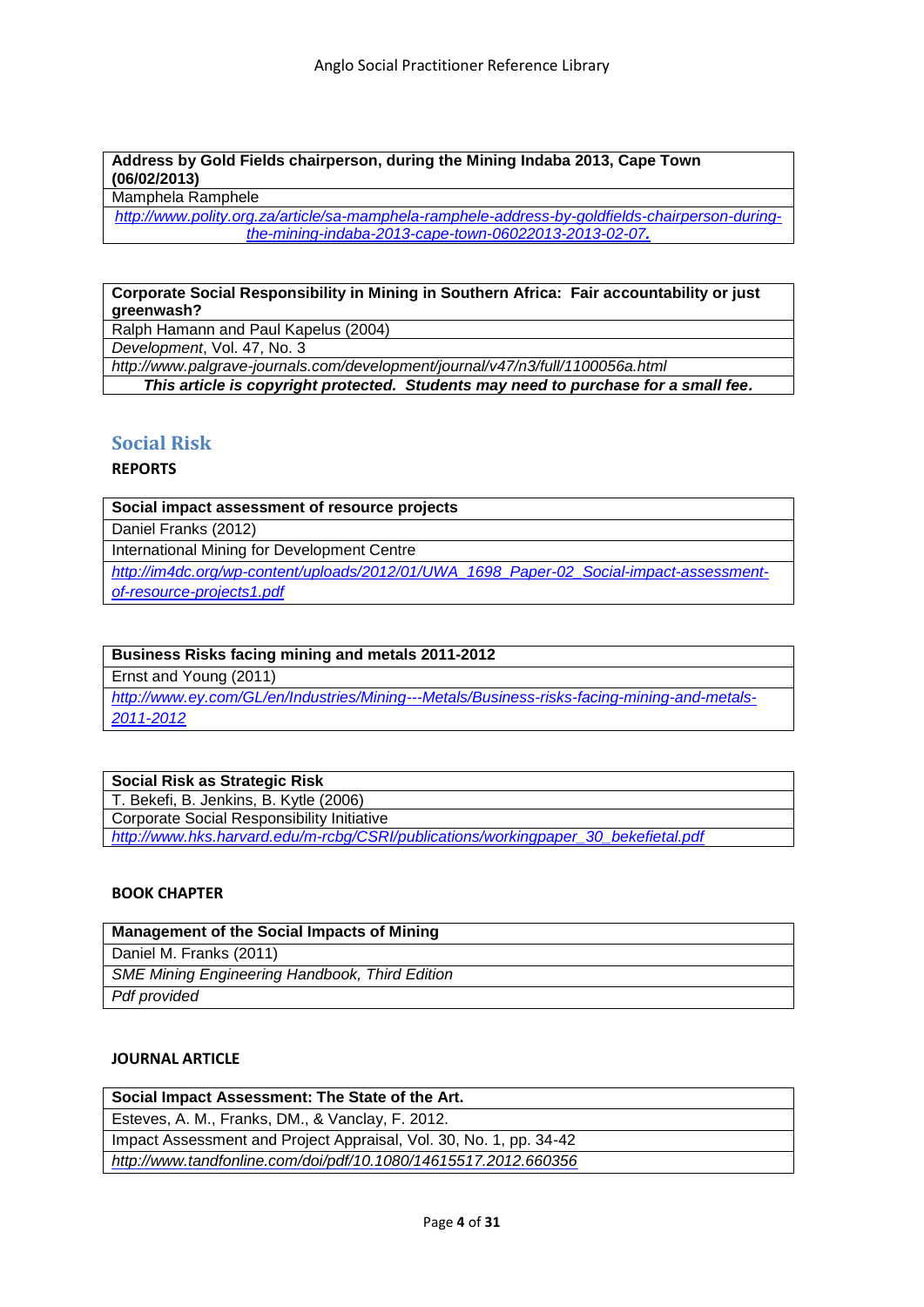#### **RELATED ANGLO RESOURCES**

- SEAT Tool 4A Complaints and Grievance Procedures
- SEAT Tool 4C Conflict Assessment and Management
- SEAT Tool 4F Contractor Management

# <span id="page-4-0"></span>**Business Ethics**

#### **RESEARCH PAPER**

| <b>Building the Business Case for Ethics</b>              |  |
|-----------------------------------------------------------|--|
| Business Roundtable Institute for Corporate Ethics (2009) |  |
| http://www.corporate-ethics.org/pdf/business_case.pdf     |  |

#### **ARTICLES**

| <b>Toward a Model for International Business Ethics</b>                             |
|-------------------------------------------------------------------------------------|
| Nader Asgary and Mark C. Mitschow (2002)                                            |
| Journal of Business Ethics, Vol. 36, No. 3                                          |
| http://www.jstor.org/stable/25074709                                                |
| This article is copyright protected. Students may need to purchase for a small fee. |

| Ethics, surface mining and the environment                                         |
|------------------------------------------------------------------------------------|
| Wesley Cragg, David Pearson and James Cooney (1995)                                |
| Resources Policy, Vol. 21, No. 4, 229-235                                          |
| http://www.sciencedirect.com/science//journal/03014207                             |
| This article is copyright protected. Students may need to purchase for a small fee |

#### **CASE STUDY**

**A Global Mining Corporation and Local Communities in the Lake Victoria Zone: The Case of Barrick Gold Multinational in Tanzania**

Aloysius Marcus Newenham-Kahindi (2010)

*Journal of Business Ethics ,* Vol 99, No 2, pp 253-282

*<http://www.springerlink.com/content/771450302x534205/>*

#### **REPORT**

**Drilling Down: The Civil Society Guide to Extractive Industry Revenues and the EITI** Revenue Watch Institute (2008) *[http://www.revenuewatch.org/training/resource\\_center/drilling-down-civil-society-guide-extractive](http://www.revenuewatch.org/training/resource_center/drilling-down-civil-society-guide-extractive-industry-revenues-and-eiti)[industry-revenues-and-eiti](http://www.revenuewatch.org/training/resource_center/drilling-down-civil-society-guide-extractive-industry-revenues-and-eiti)*

- Anglo American Good Citizenship Business Principles
- Anglo American Guiding Values
- Anglo Social Way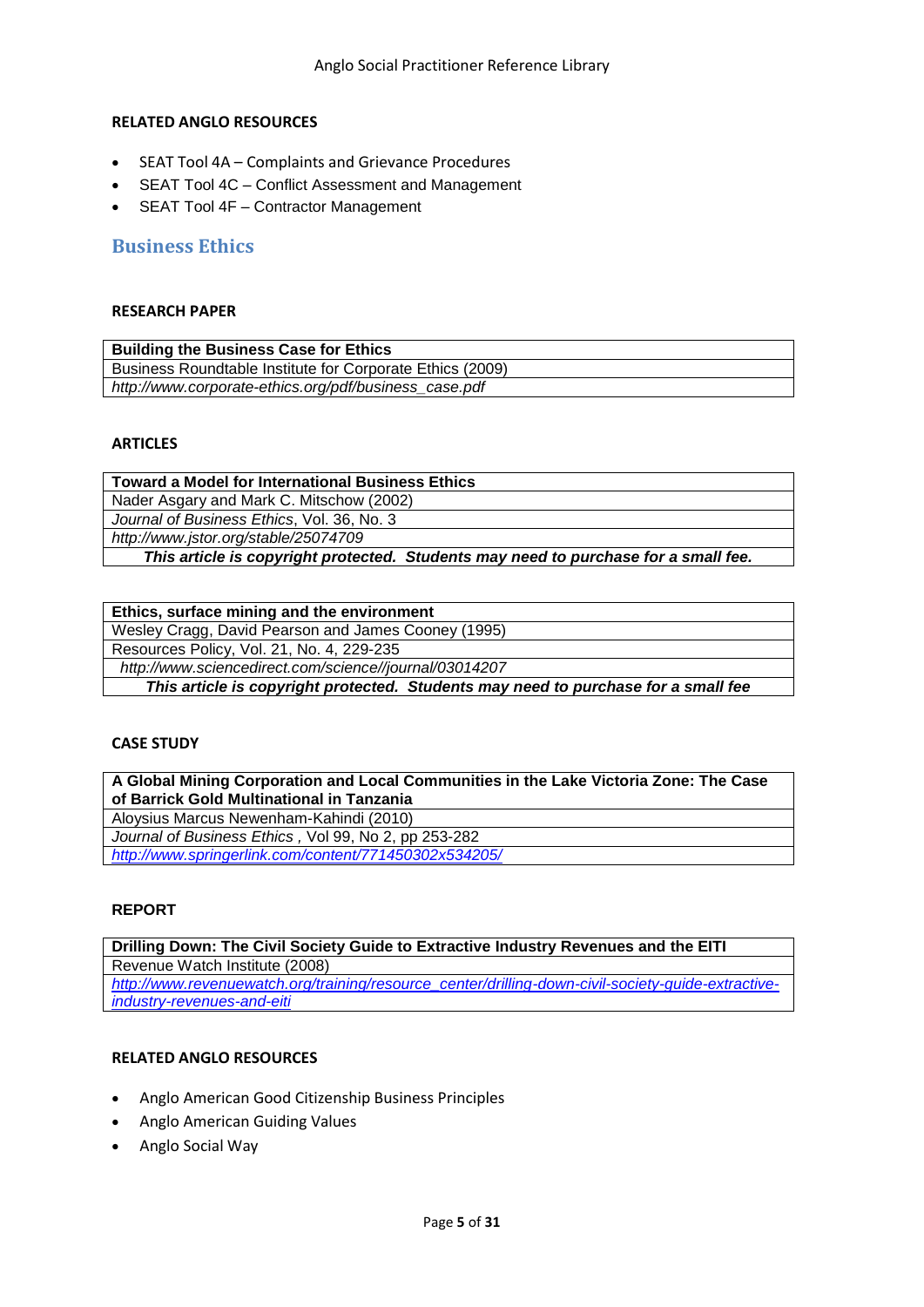# <span id="page-5-0"></span>**Community Engagement**

#### **REPORT**

**Breaking Ground: Engaging Communities in Extractive and Infrastructure Projects** [Kirk Herbertson,](http://www.wri.org/profile/kirk-herbertson) [Maria Athena Ballesteros,](http://www.wri.org/profile/maria-athena-ballesteros) Robert Goodland, [Isabel Munilla](http://www.wri.org/profile/isabel-munilla) (2009) World Resources Institute *<http://www.wri.org/publication/breaking-ground-engaging-communities>*

#### **CASE STUDIES**

**Listening to the impacts of the PNG LNG Project, Central Province, Papua New Guinea** Oxfam (2011)

*<http://resources.oxfam.org.au/pages/view.php?ref=655&k=>*

**Conflict, Consensus and Dialogue in the Mining Sector** Mining Policy Research Initiative & International Development Research Centre (2004) *<http://idl-bnc.idrc.ca/dspace/bitstream/10625/32397/73/119704-e.pdf>*

# **Listening to the city of Cajamarca**

Kemp, D, Owen, J, Cervantes, M, Arbelaez-Ruiz, D and Benavides Rueda, J CSRM (2012) *[http://www.yanacocha.com.pe/wp-content/uploads/CSRM\\_Listening-Study.pdf](http://www.yanacocha.com.pe/wp-content/uploads/CSRM_Listening-Study.pdf)*

#### **How companies can get it right with local communities**

L. Zandvliet (2000)

*[http://www.cdainc.com/cdawww/pdf/other/cep20brochure1\\_Pdf.pdf](http://www.cdainc.com/cdawww/pdf/other/cep20brochure1_Pdf.pdf)*

#### **Stakeholder Engagement: A Good Practice Handbook for Companies Doing Business in Emerging Markets**

International Finance Corporation and the World Bank Group (2007)

*[http://www1.ifc.org/wps/wcm/connect/topics\\_ext\\_content/ifc\\_external\\_corporate\\_site/ifc+sustaina](http://www1.ifc.org/wps/wcm/connect/topics_ext_content/ifc_external_corporate_site/ifc+sustainability/publications/publications_handbook_stakeholderengagement__wci__1319577185063) [bility/publications/publications\\_handbook\\_stakeholderengagement\\_\\_wci\\_\\_1319577185063](http://www1.ifc.org/wps/wcm/connect/topics_ext_content/ifc_external_corporate_site/ifc+sustainability/publications/publications_handbook_stakeholderengagement__wci__1319577185063)*

#### **BOOK CHAPTER**

| <b>Community Issues</b>                           |  |
|---------------------------------------------------|--|
| Robin Evans & Deanna Kemp                         |  |
| SME Mining Engineering Handbook. Third ed. (2011) |  |
| ndf provided                                      |  |

*pdf provided*

- SEAT Tool 2A Profiling Affected Communities
- SEAT Tool 2B Planning for the Stakeholder Engagement Process
- SEAT Tool 2C Stakeholder Identification and Gap Analysis
- SEAT Tool 2D Guidance on Approaches to Stakeholder Engagement
- SEAT Tool 4H How to Prepare a Community Engagement Plan (*forthcoming*)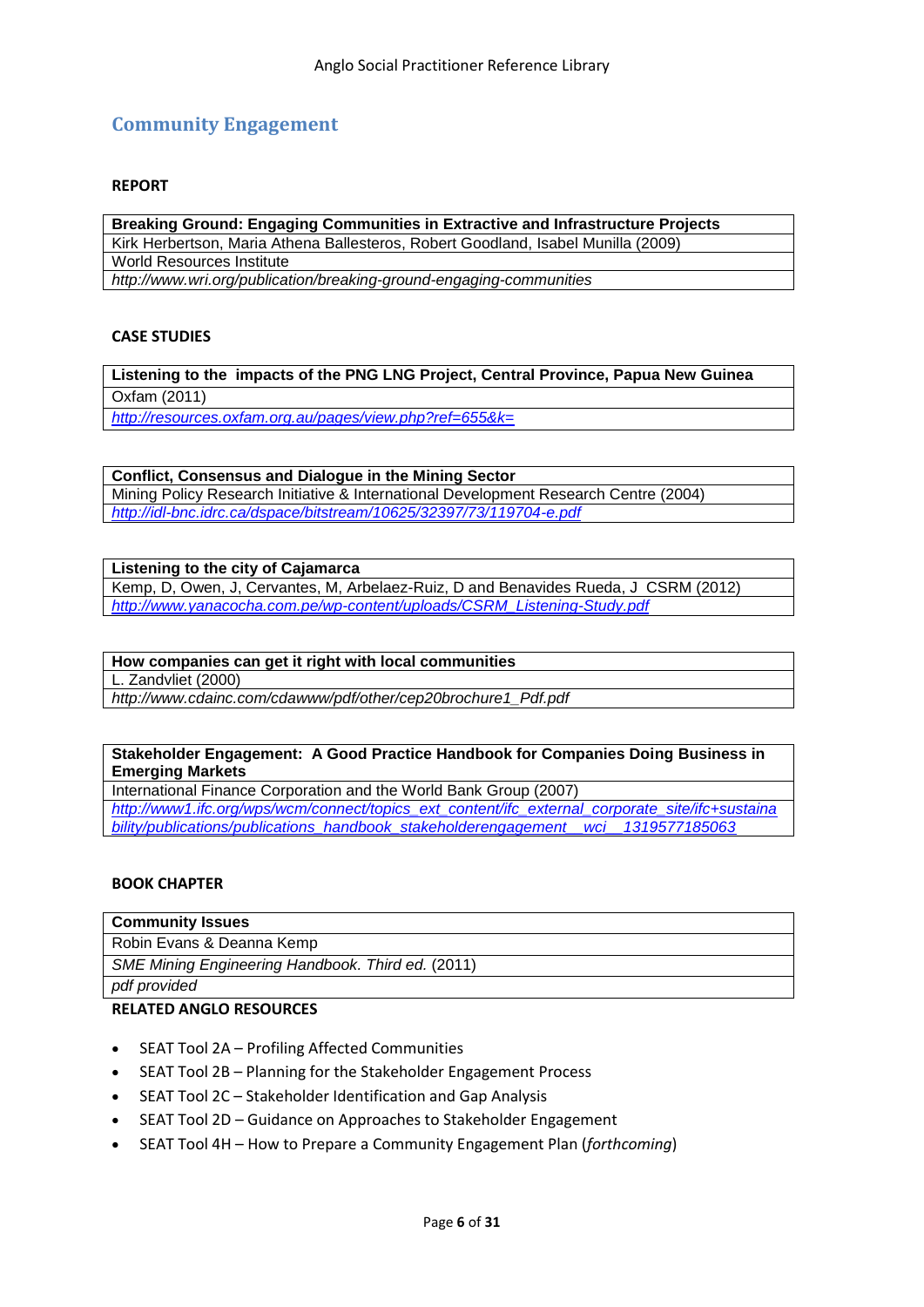# <span id="page-6-0"></span>**Community Development**

# **ARTICLES**

# **Mission impossible?: Adopting a CSR-based business model for extractive industries in developing countries**

Keith Slack (2012)

*Resources Policy* (in press)

*<http://www.sciencedirect.com/science/article/pii/S0301420711000109>*

# **Mining and community development: problems and possibilities of local-level practice**

Deanna Kemp (2009)

*Community Development Journal*

*PDF supplied by author*

# **Mining companies" role in sustainable development: the "why" and "how" of corporate social responsibility from a business perspective**

Ralph Hamann (2003) *Development Southern Africa*, Vol. 20, No. 2

*<http://dx.doi.org/10.1080/03768350302957>*

# *This article is copyright protected. Students may need to purchase for a small fee.*

# **Investments Benefits Study**

Oxford Policy Management for the United Republic of Tanzania (2011) *Pdf provided*

#### **GUIDANCE MATERIALS**

#### **Strategic Community Investment: A Good Practice Handbook for Companies Doing Business in Emerging Markets**

International Finance Corporation (IFC) (2010)

*[http://www1.ifc.org/wps/wcm/connect/topics\\_ext\\_content/ifc\\_external\\_corporate\\_site/ifc+sustaina](http://www1.ifc.org/wps/wcm/connect/topics_ext_content/ifc_external_corporate_site/ifc+sustainability/publications/publications_handbook_communityinvestment__wci__1319576907570) [bility/publications/publications\\_handbook\\_communityinvestment\\_\\_wci\\_\\_1319576907570](http://www1.ifc.org/wps/wcm/connect/topics_ext_content/ifc_external_corporate_site/ifc+sustainability/publications/publications_handbook_communityinvestment__wci__1319576907570)*

# **Mining: Partnerships for Development Toolkit**

International Council on Mines and Metals (2011) *<http://www.icmm.com/mpdtoolkit>*

# **Mining Community Development Agreements: Source Book**

World Bank (2012)

*[http://siteresources.worldbank.org/INTOGMC/Resources/mining\\_community.pdf](http://siteresources.worldbank.org/INTOGMC/Resources/mining_community.pdf)*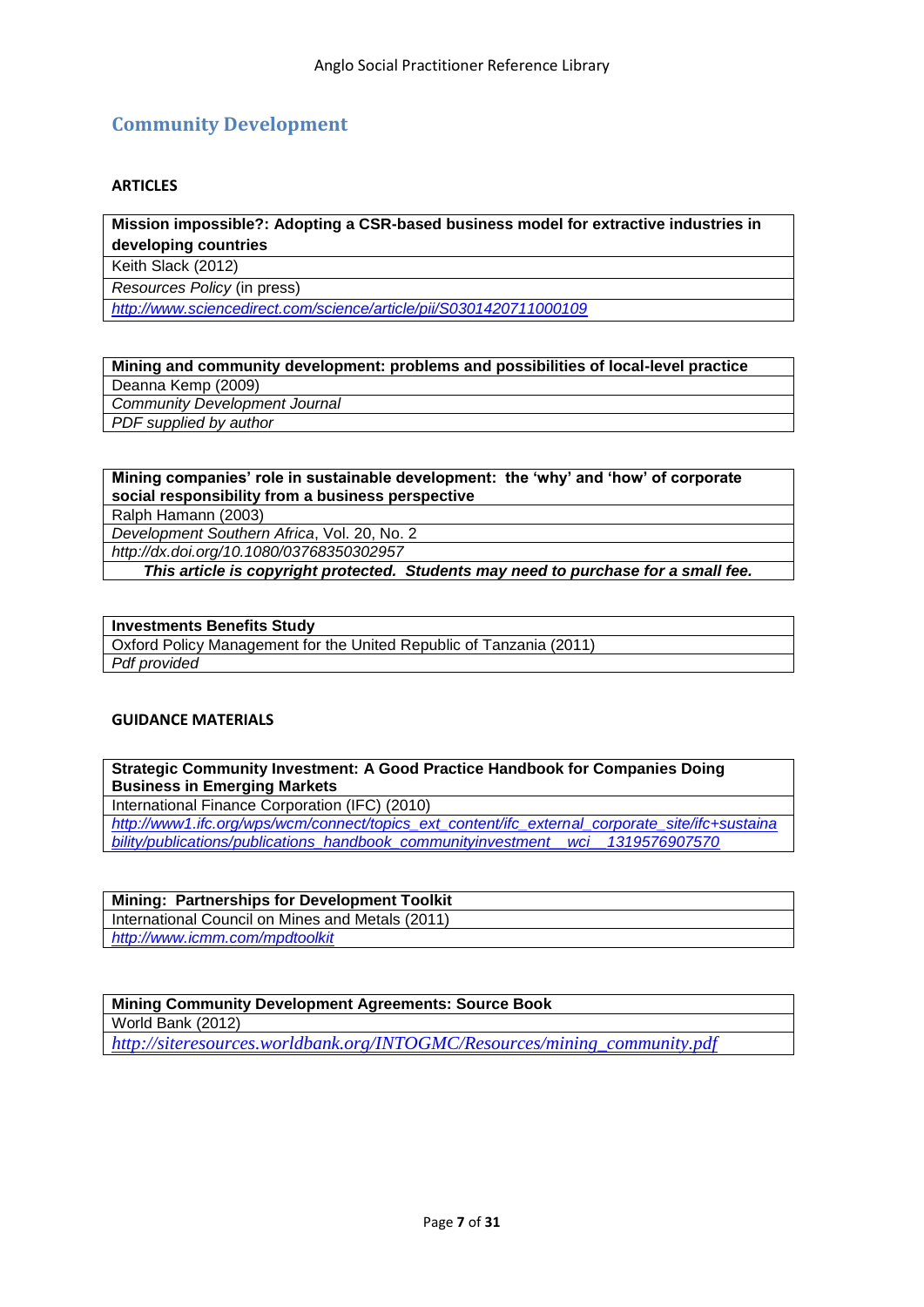# **WEBSITES**

# **IFC & World Bank Comm Dev**

*<http://commdev.org/>*

**UK Department for International Development (DFID)**  *<http://www.eldis.org/go/topics/dossiers/livelihoods>*

# **United Nations Human Development Report**

*<http://hdr.undp.org/en/> http://hdr.undp.org/en/reports/global/hdr2010/* 

# **United Nations Research Institute for Social Development**

*http://www.unrisd.org/* 

- The Anglo Zimele Model *A Corporate Risk Capital Facility Experience*, International Finance Corporation and Anglo American, 2008
- SEAT Tool 5A Establishing Partnerships
- SEAT Tool 5B Leveraging Donor Resources
- SEAT Tool 5C Micro-credit for SME Development
- SEAT Tool 5D Increasing Local Procurement for Local Business Development
- SEAT Tool 5E Alternative Livelihoods
- SEAT Tool 5F Human Capital Development
- SEAT Tool 5G Seeking Community Synergies from Infrastructure Development
- SEAT Tool 5H Small Scale Water and Sanitation Delivery
- SEAT Tool 5I Improving Community Health
- SEAT Tool 5J Developing Local Institutional Capacities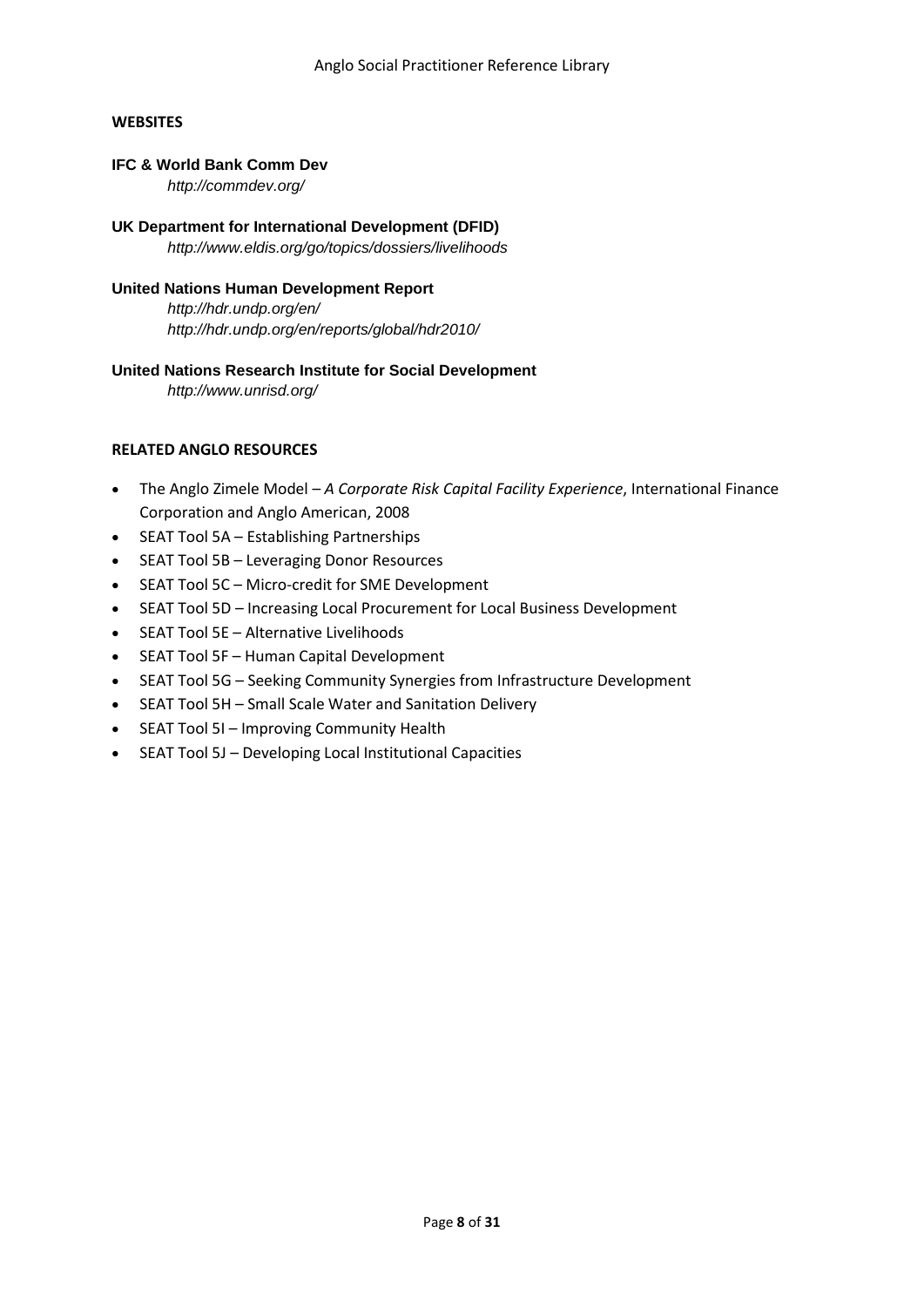# <span id="page-8-0"></span>**Mining and Conflict**

#### **REPORT**

**Preventing Conflict in Exploration: a Toolkit for Explorers and Developers** PDAC, CDA, World Vision, Government of Canada (2012) *2 [Pdfs](http://www.wri.org/publication/breaking-ground-engaging-communities) provided*

#### **DISCUSSION PAPERS**

**[Resources](http://commdev.org/files/1801_file_Final_April_29_2008.pdf) for Peace? Managing Revenues from Extractive Industries in Post-Conflict Environments**

Phillip LeBillon (2008)

Center on International Cooperation: Political Economy Research Institute

*[http://www.peri.umass.edu/fileadmin/pdf/working\\_papers/working\\_papers\\_151-200/WP167.pdf](http://www.peri.umass.edu/fileadmin/pdf/working_papers/working_papers_151-200/WP167.pdf)*

#### **Report of International Roundtable on Conflict Management and Corporate Culture in the Mining Industry**

Caroline Rees (2009)

Corporate Social Responsibility Initiative, Harvard Kennedy School

*[http://www.hks.harvard.edu/m-rcbg/CSRI/publications/report\\_37\\_rees\\_cm\\_roundtable.pdf](http://www.hks.harvard.edu/m-rcbg/CSRI/publications/report_37_rees_cm_roundtable.pdf)*

**Re-opening and developing mines in post-conflict settings: the challenge of companycommunity relations.** 

V Boege and D Franks ( 2012)

In P Lujala and SA Rustad (eds) High-value natural resources and post-conflict peacebuilding (pp. 87-120) United Nations Environment Programme. London, U.K. Earthscan.

*[http://environmentalpeacebuilding.org/sites/default/files/87-120\\_boege\\_and\\_franks.pdf](http://environmentalpeacebuilding.org/sites/default/files/87-120_boege_and_franks.pdf)*

# **CASE STUDY**

**Corporate Responsibility and Community Engagement at the Tintaya Copper Mine** V Kasturi Rangan (2006)

Harvard Business Review Case Studies

*[http://harvardbusinessonline.hbsp.harvard.edu/b01/en/common/item\\_detail.jhtml?id=506023](http://harvardbusinessonline.hbsp.harvard.edu/b01/en/common/item_detail.jhtml?id=506023)*

*This case study is copyright protected. Students may need to purchase for a small fee.*

#### **RESEARCH PAPERS**

**Occupying Spaces Created by Conflict: Anthropologists, Development NGOs, Responsible Investment, and Mining**

Catherine Coumans (2011)

*Current Anthropology*, Vol. 52, No. S3, p. S29-S43

*[http://www.wennergren.org/news/april-publication-corporate-lives-new-perspectives-social-life](http://www.wennergren.org/news/april-publication-corporate-lives-new-perspectives-social-life-corporate-form-wenner-gren-sympo)[corporate-form-wenner-gren-sympo](http://www.wennergren.org/news/april-publication-corporate-lives-new-perspectives-social-life-corporate-form-wenner-gren-sympo)*

#### **The costs of conflict with local communities in the extractive industry**

Daniel Franks & Rachel Davis (2011)

SR Mining Conference 2011

*<http://www.csrm.uq.edu.au/LinkClick.aspx?fileticket=frlXeB5-goM%3d&tabid=191&mid=685>*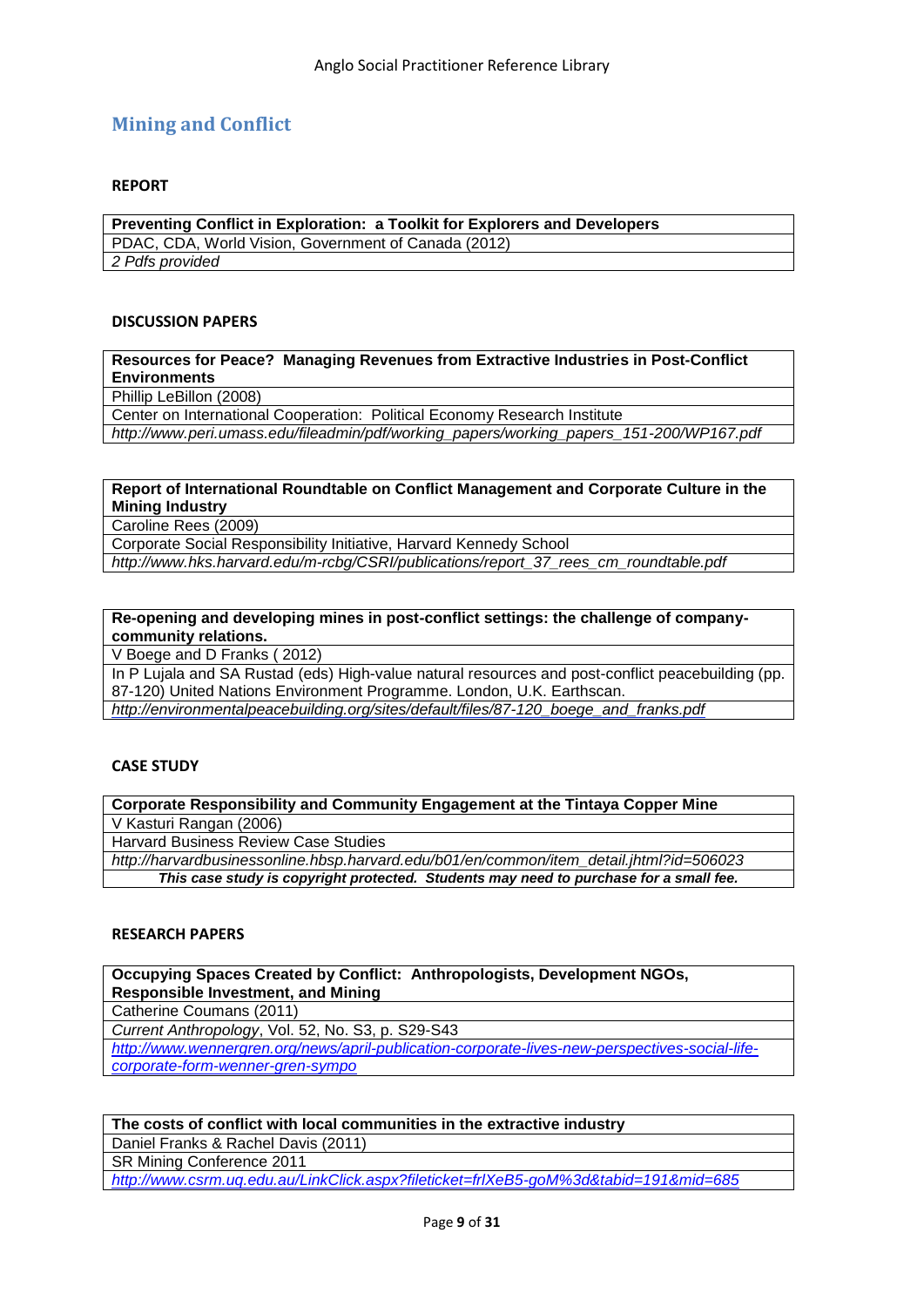**Mining Industry Perspectives on Handling Community Grievances** Deanna Kemp & Carol Bond (2009) Centre for Social Responsibility in Mining *[http://www.csrm.uq.edu.au/publications/260-mining-industry-perspectives-on-handling](http://www.csrm.uq.edu.au/publications/260-mining-industry-perspectives-on-handling-community-grievances-a-summary)[community-grievances-a-summary](http://www.csrm.uq.edu.au/publications/260-mining-industry-perspectives-on-handling-community-grievances-a-summary)*

#### **GUIDANCE MATERIALS**

**Conflict-Sensitive Business Practice: Guidance for Extractive Industries** International Alert (2005) *[Pdf](http://www.international-alert.org/pdfs/conflict_sensitive_business_practice_all.pdf) provided*

# **[Community development and local conflict: A resource document for practitioners in the](http://commdev.org/files/1801_file_Final_April_29_2008.pdf)  [extractive sector](http://commdev.org/files/1801_file_Final_April_29_2008.pdf)**

CommDev: The Oil, Gas and Mining Sustainable Community Development Fund (2008) *<http://commdev.org/content/document/detail/1801/>*

- SEAT Tool 4A Complaints and Grievance Procedures
- SEAT Tool 4C Conflict Assessment and Management (this tool is based on the above mentioned *International Alert* document and was prepared with their assistance)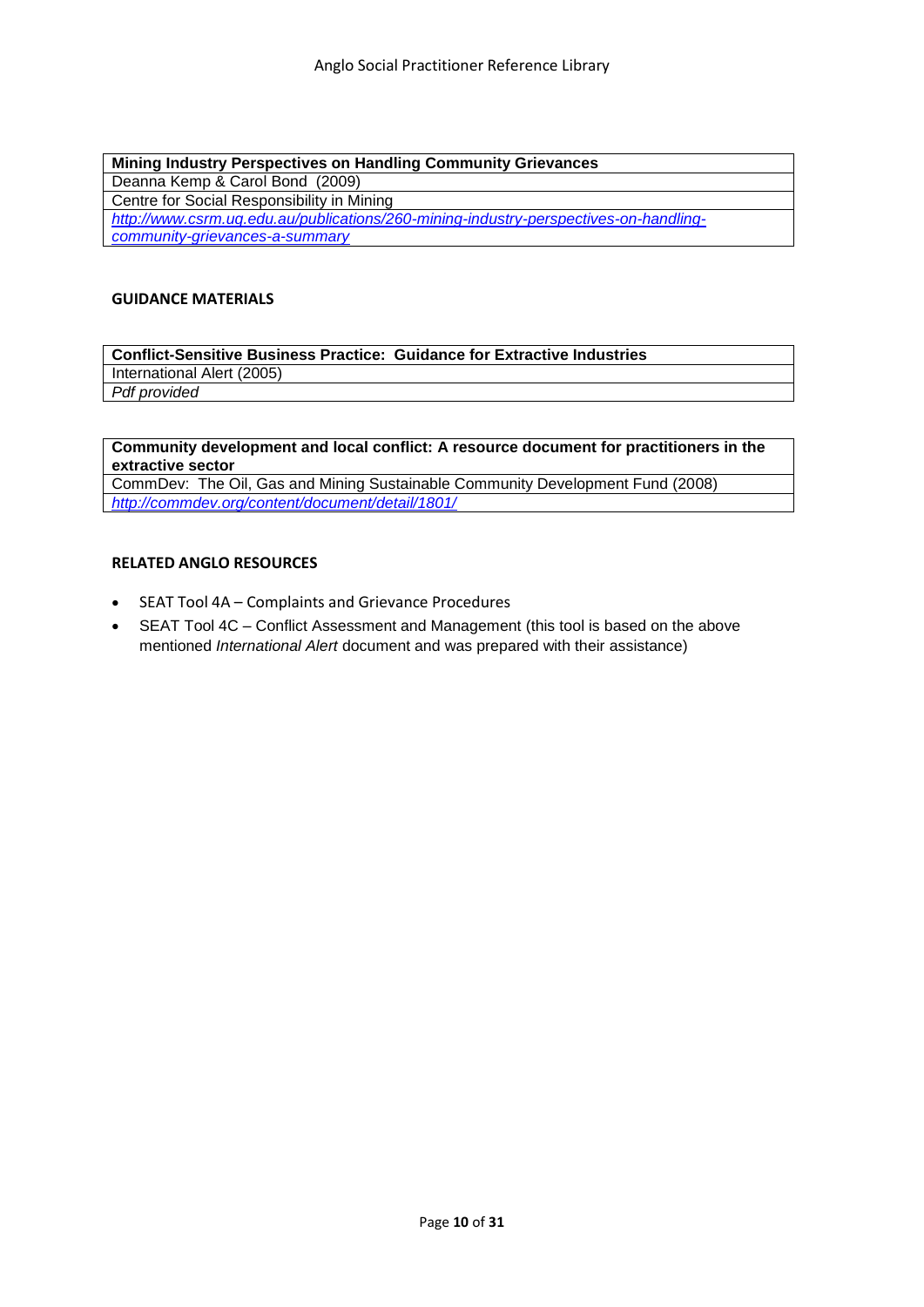# <span id="page-10-0"></span>**Human Rights**

#### **POLICY PAPERS**

**Protect, Remedy and Respect: a framework for business and human rights** John Ruggie (2011)

*[http://www.ohchr.org/Documents/Issues/Business/A-HRC-17-31\\_AEV.pdf](http://www.ohchr.org/Documents/Issues/Business/A-HRC-17-31_AEV.pdf)*

**Business and human rights in conflict-affected regions: challenges and options towards State responses**

John Ruggie (2011)

*[http://www2.ohchr.org/english/bodies/hrcouncil/docs/17session/A.HRC.17.32\\_en.pdf](http://www2.ohchr.org/english/bodies/hrcouncil/docs/17session/A.HRC.17.32_en.pdf)*

**Business and Human Rights in South Africa**

Ralph Hamann and Christoph Schild (2008)

National Business Initiative

*<http://www.business-humanrights.org/Links/Repository/840958>*

| Human Rights and Ethics in the Oil and Gas Industry |  |
|-----------------------------------------------------|--|
| <b>IPIECA (2008)</b>                                |  |
| <b>PDF</b> provided                                 |  |

#### **CASE STUDY**

**Gold"s Costly Dividend** Human Rights Watch (2011) *<http://www.hrw.org/en/reports/2011/02/01/gold-s-costly-dividend-0>*

#### **GUIDANCE MATERIALS**

**Guiding Principles on Business and Human Rights: Implementing the United Nations "Protect, Respect and Remedy" Framework** UN (2013)

*[http://www.ohchr.org/Documents/Publications/GuidingPrinciplesBusinessHR\\_EN.pdf](http://www.ohchr.org/Documents/Publications/GuidingPrinciplesBusinessHR_EN.pdf)*

**The "State of Play" of Human Rights Due Diligence: Anticipating the next five years** Institute for Human Rights and Business (2011) *[http://www.ihrb.org/pdf/The\\_State\\_of\\_Play\\_of\\_Human\\_Rights\\_Due\\_Diligence.pdf](http://www.ihrb.org/pdf/The_State_of_Play_of_Human_Rights_Due_Diligence.pdf)*

# **From Red Flags to Green Flags: the Corporate Responsibility to respect human rights in high-risk countries**

Institute for Human Rights and Business (2011)

*[http://www.ihrb.org/pdf/from\\_red\\_to\\_green\\_flags/complete\\_report.pdf](http://www.ihrb.org/pdf/from_red_to_green_flags/complete_report.pdf)*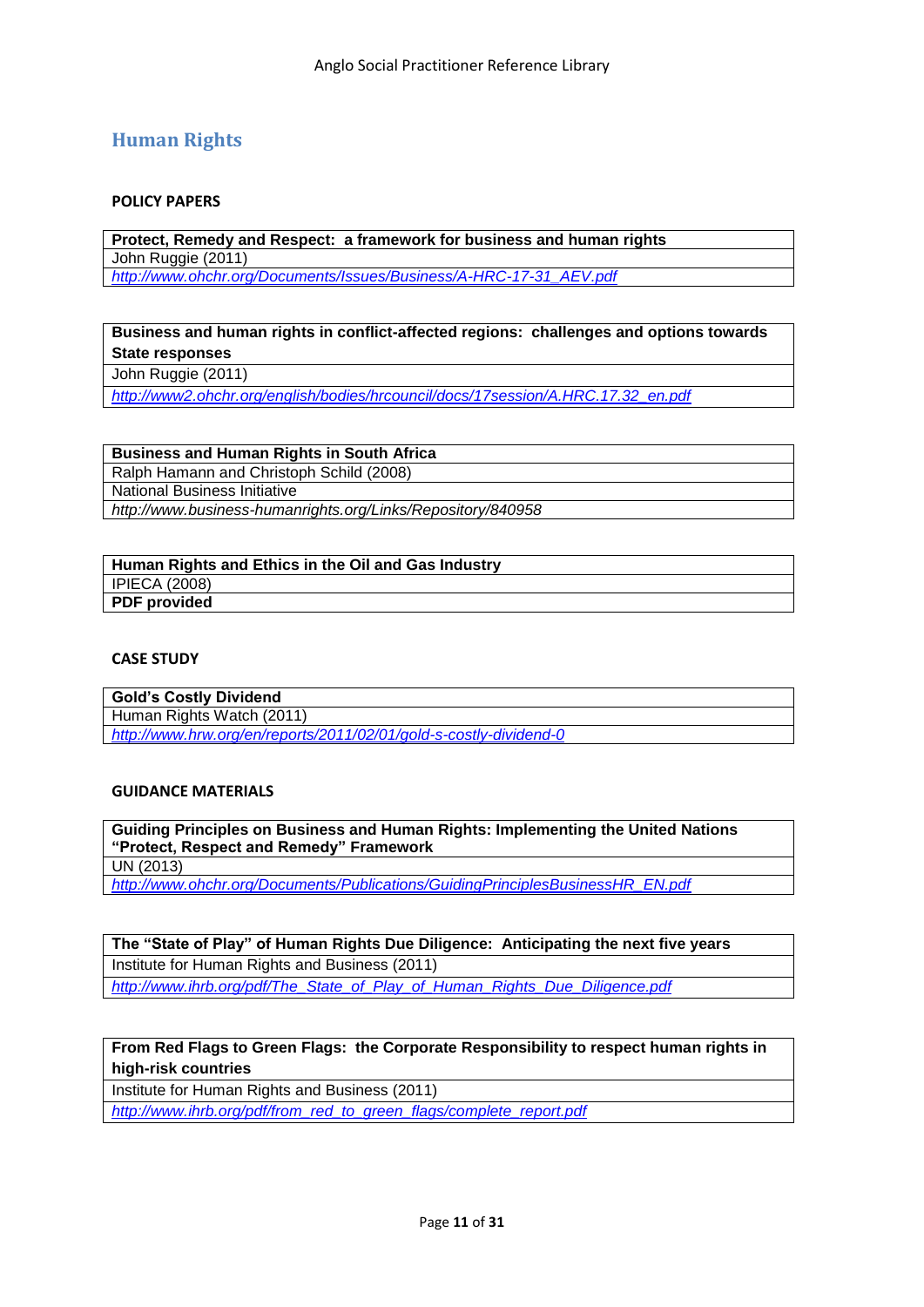# **A Guide to Human Rights Impact Assessment and Management**

[International Business Leaders Forum \(IBLF\),](http://www.iblf.org/) [International Finance Corporation \(IFC\),](http://www.commdev.org/www.ifc.org/) [UN Global](http://www.unglobalcompact.org/)  [Compact](http://www.unglobalcompact.org/) (2010)

*http://www.guidetohriam.org/welcome (requires registration to view the guide)*

# **Business, Human Rights & the Right to Water**

Institute for Human Rights and Business (2009) *[http://www.institutehrb.org/pdf/Draft\\_Report-Business\\_Human\\_Rights\\_and\\_Water.pdf](http://www.institutehrb.org/pdf/Draft_Report-Business_Human_Rights_and_Water.pdf)*

#### **Why Human Rights Matter: A Resource Guide for Integrating Human Rights into Community and Social Performance work at Rio Tinto**

CSRM and Rio Tinto (2013)

*[http://www.riotinto.com/documents/ReportsPublications/Rio\\_Tinto\\_human\\_rights\\_guide\\_-](http://www.riotinto.com/documents/ReportsPublications/Rio_Tinto_human_rights_guide_-_English_version.pdf)*

*[\\_English\\_version.pdf](http://www.riotinto.com/documents/ReportsPublications/Rio_Tinto_human_rights_guide_-_English_version.pdf)*

# **WEBSITES**

# **Business and Human Rights Resource Centre**

*http://www.business-humanrights.org/Home* 

# **Voluntary Principles on Security and Human Rights**

*<http://www.voluntaryprinciples.org/>*

- Anglo American Good Citizenship Business Principles
- Anglo Social Way
- Anglo American plc Implementation Guidelines for the Voluntary Principles on Security and Human Rights
- SEAT Tool 4A Complaints and Grievance Procedures
- SEAT Tool 4C Conflict Assessment and Management (this tool is based on the above mentioned *International Alert* document and was prepared with their assistance)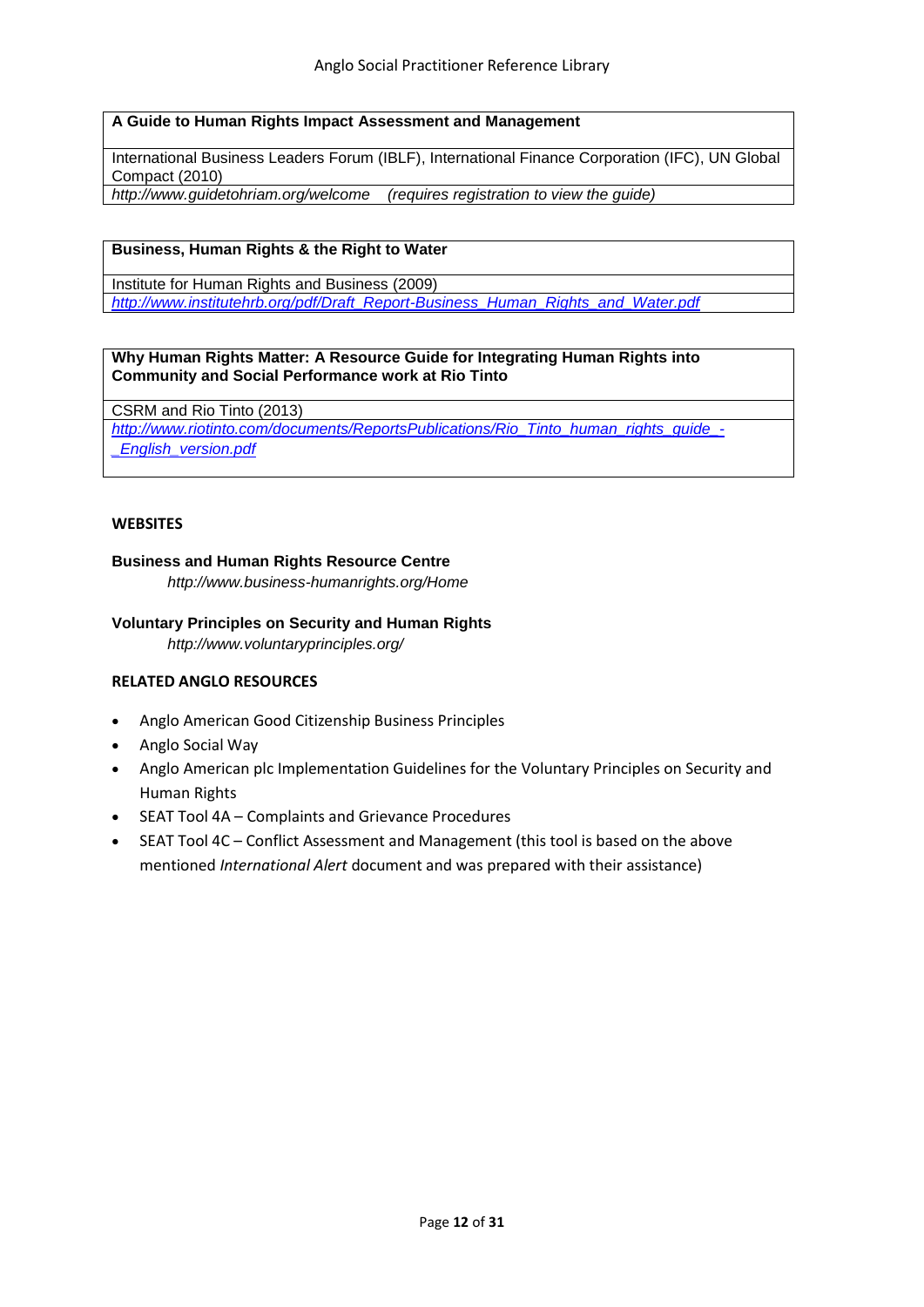# <span id="page-12-0"></span>**Cumulative Impacts**

#### **REPORT**

**Governance Strategies to Manage and Monitor Cumulative Impacts at the Local and Regional Level**

D Franks, J Everingham and D Brereton CSRM (2012) *[http://www.csrm.uq.edu.au/publications/243-governance-strategies-to-manage-and](http://www.csrm.uq.edu.au/publications/243-governance-strategies-to-manage-and-monitor-cumulative-impacts-at-the-local-and-regional-level)[monitor-cumulative-impacts-at-the-local-and-regional-level](http://www.csrm.uq.edu.au/publications/243-governance-strategies-to-manage-and-monitor-cumulative-impacts-at-the-local-and-regional-level)*

### **ARTICLE**

**Collective Impact: Large-scale social change requires broad cross-sector coordination, yet the social sector remains focused on the isolated intervention of individual organizations** John Kania & Mark Kramer (2011)

*[http://www.ssireview.org/articles/entry/collective\\_impact](http://www.ssireview.org/articles/entry/collective_impact)*

# **GUIDANCE MATERIALS**

**Cumulative Impacts: A Good Practice Guide for the Australian Coal Mining Industry** D Franks, D Brereton c Moran T Sakra and T Cohen CSRM and CWIMI (2010) *<http://www.csrm.uq.edu.au/publications/37-cumulative-impacts-guide>*

# **Cumulative Impact Assessment and Management: Guidance for the Private Sector in Emerging Markets**

IFC (2013) Under review

*[http://www1.ifc.org/wps/wcm/connect/topics\\_ext\\_content/ifc\\_external\\_corporate\\_site/ifc+sustainabilit](http://www1.ifc.org/wps/wcm/connect/topics_ext_content/ifc_external_corporate_site/ifc+sustainability/sustainability+framework/ciam+gpn+external+peer+review) [y/sustainability+framework/ciam+gpn+external+peer+review](http://www1.ifc.org/wps/wcm/connect/topics_ext_content/ifc_external_corporate_site/ifc+sustainability/sustainability+framework/ciam+gpn+external+peer+review)*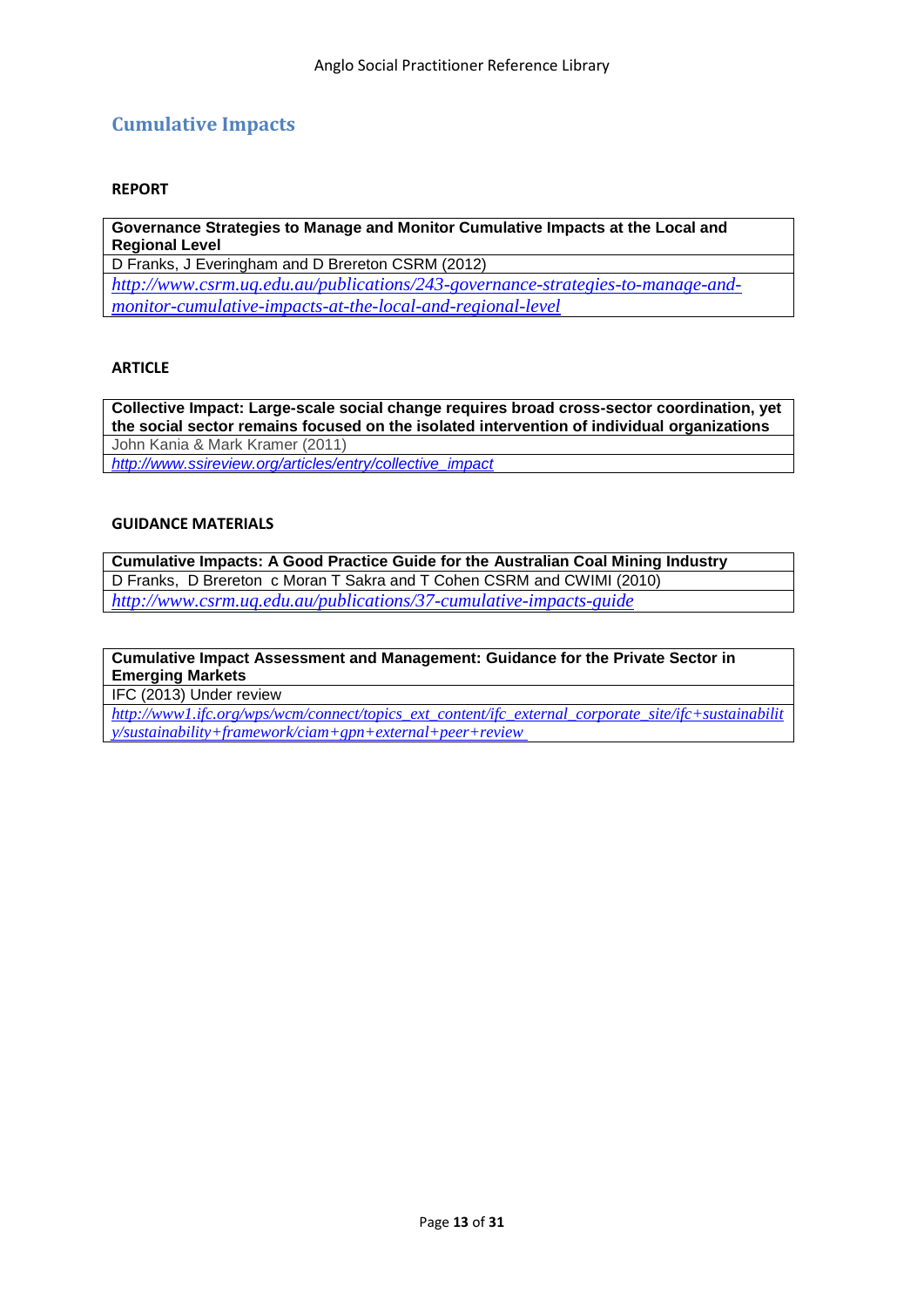# <span id="page-13-0"></span>**B. Key Issue Areas**

# <span id="page-13-1"></span>**"Resource Curse" Debate**

#### **REPORT**

**The Challenge of Mineral Wealth: using resource endowments to foster sustainable development: analytical framework** ICMM (2006) *[http://www.eisourcebook.org/cms/files/the\\_challenge\\_of\\_mineral\\_wealth\\_%E2%80%93\\_using\\_r](http://www.eisourcebook.org/cms/files/the_challenge_of_mineral_wealth_%E2%80%93_using_resource_endowments_to_forster_sustainable_development.pdf) [esource\\_endowments\\_to\\_forster\\_sustainable\\_development.pdf](http://www.eisourcebook.org/cms/files/the_challenge_of_mineral_wealth_%E2%80%93_using_resource_endowments_to_forster_sustainable_development.pdf)*

# **ARTICLES**

**The Resource Curse** G. Davis and J. Tilton (2005) Natural Resources Forum; Vol. 29, No.3: 233-242. *<http://www3.interscience.wiley.com/journal/117987076/issueyear?year=2005> This article is copyright protected. Students may need to purchase for a small fee.*

# **Lifting The Resource Curse**

T. Palley (2003)

*Foreign Service Journal*, December

*<http://www.globalpolicy.org/security/natres/generaldebate/2003/12curse.htm>*

# **BOOK CHAPTERS**

# **The Challenge of Mineral Wealth: Using Resource Endowments to Foster Sustainable Development**

Kathryn McPhail (2009)

*Mining, Society, and a Sustainable World*, J.P. Richards ed.

**PDF provided**

# **CASE STUDY**

**Utilizing mining and mineral resources to foster sustainable development of the LAO PDR** ICMM (2011)

*[http://www.icmm.com/page/59841/mining-drives-socio-economic-development-in-lao-pdr](http://www.icmm.com/page/59841/mining-drives-socio-economic-development-in-lao-pdr-reveals-new-icmm-research)[reveals-new-icmm-research](http://www.icmm.com/page/59841/mining-drives-socio-economic-development-in-lao-pdr-reveals-new-icmm-research)*

# **WEBSITE**

**Extractive Industries Transparency Initiative** *<http://eitransparency.org/>*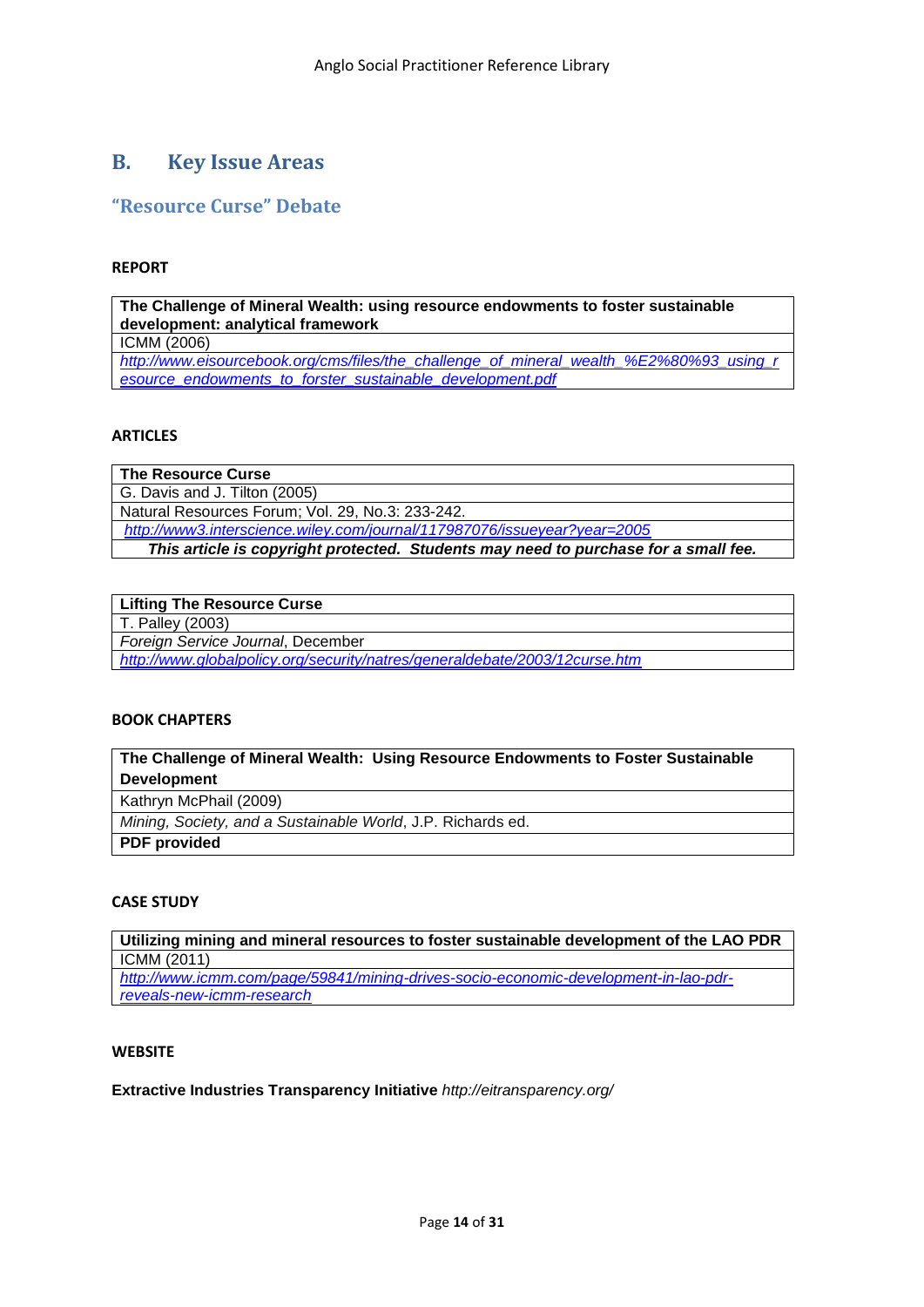# <span id="page-14-0"></span>**Indigenous Communities**

#### **REPORTS**

**Report of the Special Rapporteur on the rights of indigenous peoples: extractive industries operating within or near indigenous territories**

James Anaya (2011)

*http://www2.ohchr.org/english/bodies/hrcouncil/docs/18session/A-HRC-18-35\_en.pdf*

#### **Mining and Indigenous Peoples Issues Review**

J. Render (2004)

International Council on Mining and Metals

*<http://www.icmm.com/page/1161/mining-and-indigenous-peoples-issues-review>*

# **GUIDANCE MATERIALS**

**ICMM: Good Practice Guide: Indigenous Peoples and Mining** International Council on Mining and Metals(2010) *<http://www.icmm.com/library/indigenouspeoplesguide>*

**IBA Community Toolkit: Negotiation and Implementation of Impact and Benefit Agreements** G. Gibson and C. O'Faircheallaigh (2010)

*<http://www.ibacommunitytoolkit.ca/>*

#### **IFC Performance Standard 7 and Guidance Notes Indigenous Peoples**

IFC (2012)

*[http://www1.ifc.org/wps/wcm/connect/Topics\\_Ext\\_Content/IFC\\_External\\_Corporate\\_Site/IFC+Sus](http://www1.ifc.org/wps/wcm/connect/Topics_Ext_Content/IFC_External_Corporate_Site/IFC+Sustainability/Sustainability+Framework/Sustainability+Framework+-+2012/Performance+Standards+and+Guidance+Notes+2012/) [tainability/Sustainability+Framework/Sustainability+Framework+-](http://www1.ifc.org/wps/wcm/connect/Topics_Ext_Content/IFC_External_Corporate_Site/IFC+Sustainability/Sustainability+Framework/Sustainability+Framework+-+2012/Performance+Standards+and+Guidance+Notes+2012/) [+2012/Performance+Standards+and+Guidance+Notes+2012/](http://www1.ifc.org/wps/wcm/connect/Topics_Ext_Content/IFC_External_Corporate_Site/IFC+Sustainability/Sustainability+Framework/Sustainability+Framework+-+2012/Performance+Standards+and+Guidance+Notes+2012/)*

- Anglo Social Way
- SEAT Tool 4G Indigenous Peoples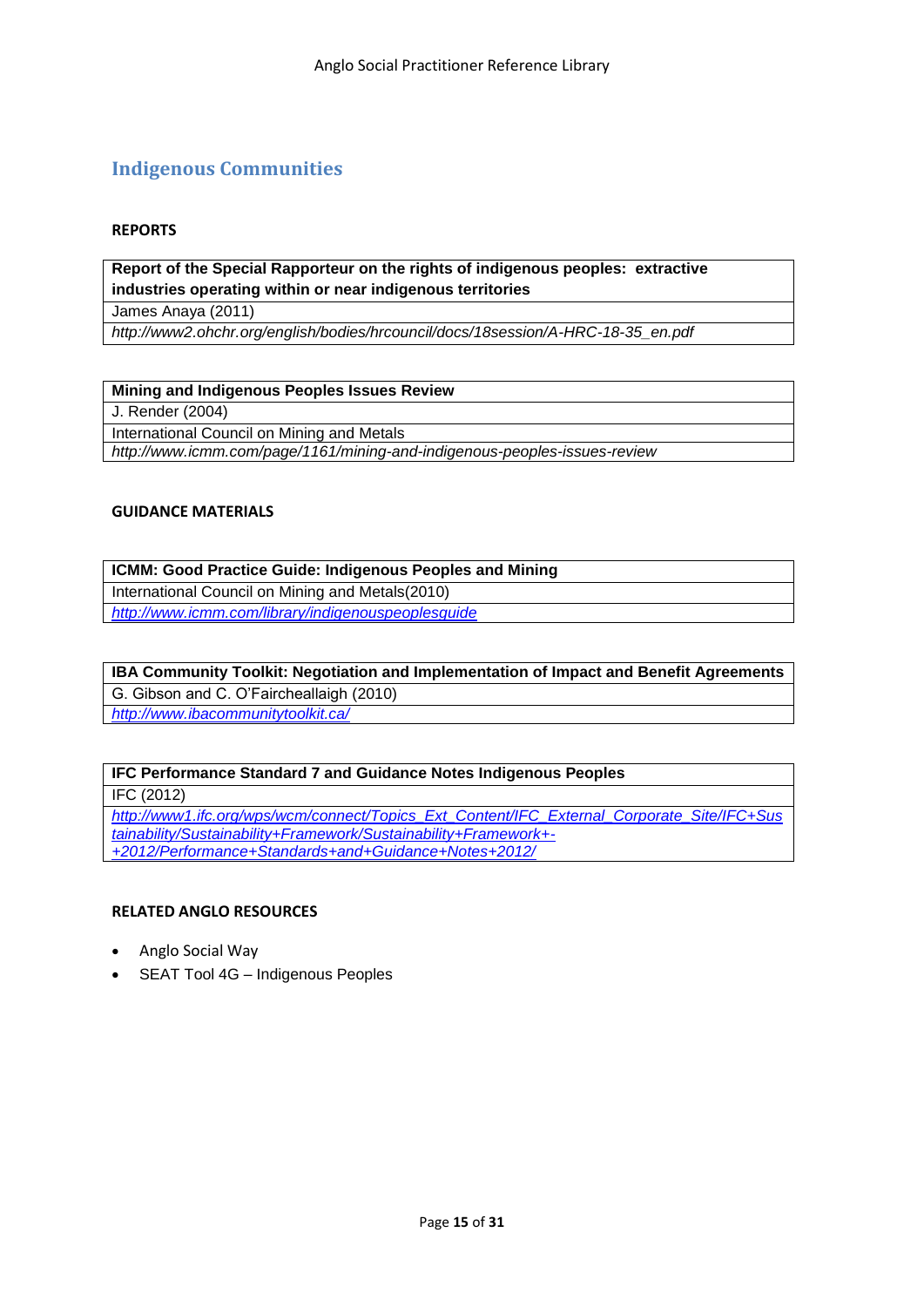# <span id="page-15-0"></span>**Cultural Heritage**

**IFC Performance Standard 8 and Guidance Notes Cultural Heritage**

IFC (2012)

*[http://www1.ifc.org/wps/wcm/connect/Topics\\_Ext\\_Content/IFC\\_External\\_Corporate\\_Site/IFC+Sus](http://www1.ifc.org/wps/wcm/connect/Topics_Ext_Content/IFC_External_Corporate_Site/IFC+Sustainability/Sustainability+Framework/Sustainability+Framework+-+2012/Performance+Standards+and+Guidance+Notes+2012/) [tainability/Sustainability+Framework/Sustainability+Framework+-](http://www1.ifc.org/wps/wcm/connect/Topics_Ext_Content/IFC_External_Corporate_Site/IFC+Sustainability/Sustainability+Framework/Sustainability+Framework+-+2012/Performance+Standards+and+Guidance+Notes+2012/) [+2012/Performance+Standards+and+Guidance+Notes+2012/](http://www1.ifc.org/wps/wcm/connect/Topics_Ext_Content/IFC_External_Corporate_Site/IFC+Sustainability/Sustainability+Framework/Sustainability+Framework+-+2012/Performance+Standards+and+Guidance+Notes+2012/)*

# **Why Cultural Heritage Matters**

Rio Tinto and CSRM ( 2011)

*<http://www.csrm.uq.edu.au/publications/168-why-cultural-heritage-matters>*

# <span id="page-15-1"></span>**Free Prior and Informed Consent (FPIC)**

#### **DISCUSSION PAPERS**

**Making FPIC - Free, Prior and Informed Consent – work: challenges and prospects for Indigenous People** Forest Peoples Programme (2007) **[PDF](http://www.forestpeoples.org/documents/law_hr/fpic_synthesis_jun07_eng.pdf) provided**

**Informed consent and mining projects : some problems and a few tentative solutions** Martha Macintrye (2004)

*<http://www.minerals.csiro.au/sd/Certification/MacintyrePriorInformedConsentandMining.pdf>*

#### **Prior informed consent and mining : promoting the sustainable development of local communities**

Environmental Law Institute (2004)

*[http://www.elistore.org/reports\\_detail.asp?ID=10965&topic=Mining](http://www.elistore.org/reports_detail.asp?ID=10965&topic=Mining)* 

*Requires free site-registration to access*

# **GUIDANCE MATERIALS**

**Implementing a Corporate Free, Prior, and Informed Consent Policy: Benefits and Challenges**

Amy K. Lehr and Gare A. Smith (2010) Foley Hoag LLP

*[http://www.foleyhoag.com/NewsCenter/Publications/eBooks/Implementing\\_Informed\\_Consent\\_Po](http://www.foleyhoag.com/NewsCenter/Publications/eBooks/Implementing_Informed_Consent_Policy.aspx) [licy.aspx](http://www.foleyhoag.com/NewsCenter/Publications/eBooks/Implementing_Informed_Consent_Policy.aspx)*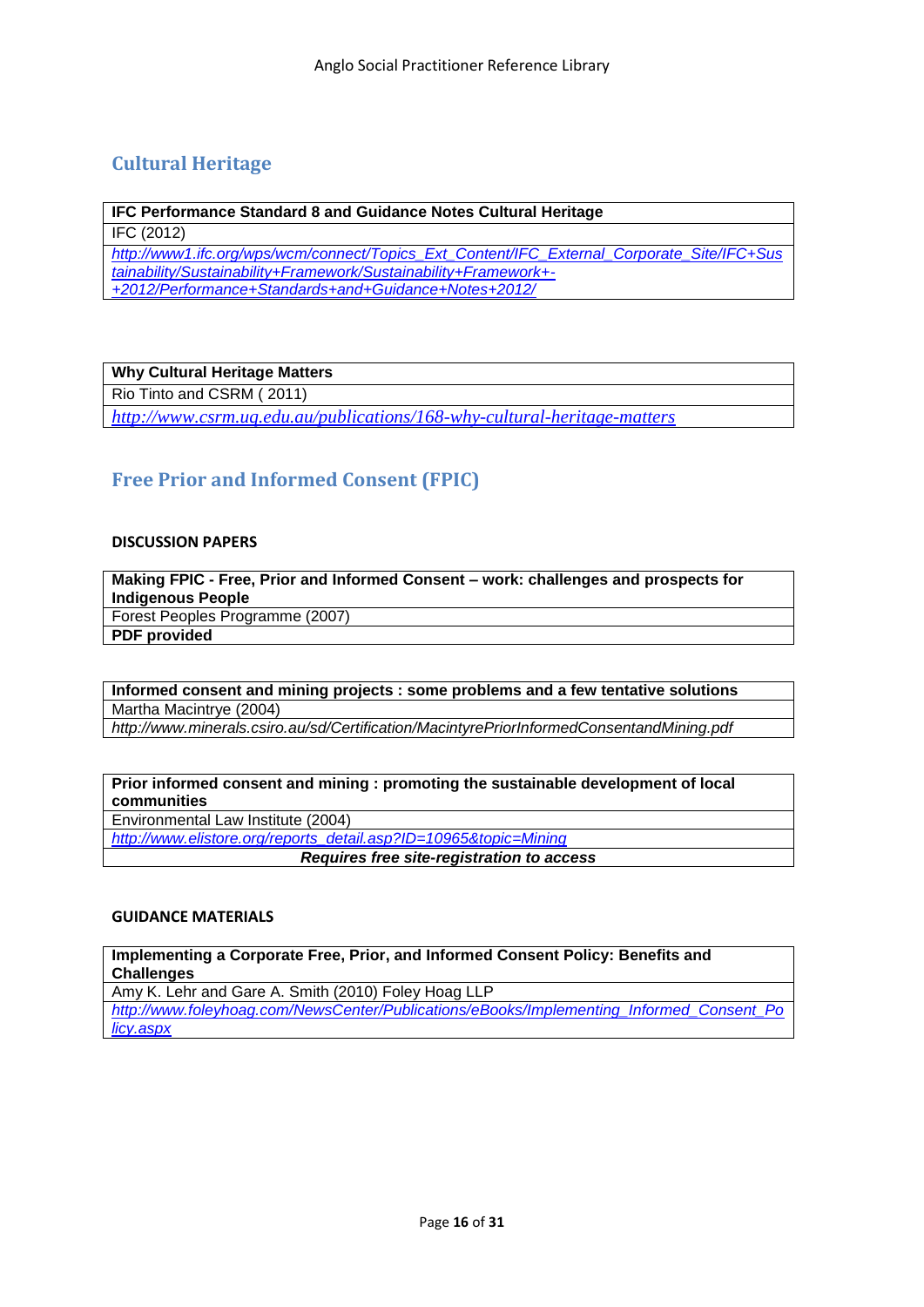# <span id="page-16-0"></span>**Grievance Mechanisms**

#### **RESEARCH PAPER**

| Community grievance mechanisms and Australian mining companies offshore: An          |  |
|--------------------------------------------------------------------------------------|--|
| industry discussion paper                                                            |  |
| D. Kemp, N. Gotzmann (2008)                                                          |  |
| Centre for Social Responsibility in Mining                                           |  |
| http://www.csrm.uq.edu.au/docs/CSRM %20minerals%20industry%20qrievance%20discussion% |  |
| 20paper_FINAL.pdf                                                                    |  |

#### **GUIDANCE MATERIALS**

**Good Practice Note: Addressing Grievances from Project-Affected Communities** International Finance Corporation (2009)

*[http://www1.ifc.org/wps/wcm/connect/cbe7b18048855348ae6cfe6a6515bb18/IFC%2BGrievance](http://www1.ifc.org/wps/wcm/connect/cbe7b18048855348ae6cfe6a6515bb18/IFC%2BGrievance%2BMechanisms.pdf?MOD=AJPERES&CACHEID=cbe7b18048855348ae6cfe6a6515bb18) [%2BMechanisms.pdf?MOD=AJPERES&CACHEID=cbe7b18048855348ae6cfe6a6515bb18](http://www1.ifc.org/wps/wcm/connect/cbe7b18048855348ae6cfe6a6515bb18/IFC%2BGrievance%2BMechanisms.pdf?MOD=AJPERES&CACHEID=cbe7b18048855348ae6cfe6a6515bb18)*

#### **Rights Compatible Grievance Mechanisms: A guidance tool for companies and their stakeholders**

C. Rees (2008)

Corporate Social Responsibility Initiative

*[http://www.hks.harvard.edu/m-rcbg/CSRI/publications/Workingpaper\\_41\\_Rights-](http://www.hks.harvard.edu/m-rcbg/CSRI/publications/Workingpaper_41_Rights-Compatible%20Grievance%20Mechanisms_May2008FNL.pdf)[Compatible%20Grievance%20Mechanisms\\_May2008FNL.pdf](http://www.hks.harvard.edu/m-rcbg/CSRI/publications/Workingpaper_41_Rights-Compatible%20Grievance%20Mechanisms_May2008FNL.pdf)*

# **Advisory Note: A Guide to Designing and Implementing Grievance Mechanisms for**

**Development Projects**

Compliance Advisor Ombudsman (CAO) for the International Finance Corporation (IFC) Multilateral Investment Guarantee Agency (MIGA) Members of the World Bank Group (2008) **[PDF](http://www.cao-ombudsman.org/html-english/Grievance_mechanisms2.htm) provided**

# **Human Rights in the Mining & Metals Sector: Handling and Resolving Local Level Concerns & Grievances**

ICMM (2009)

*[http://www.icmm.com/page/15822/icmm-presents-new-guidance-note-on-handling-and-resolving](http://www.icmm.com/page/15822/icmm-presents-new-guidance-note-on-handling-and-resolving-local-level-concerns-and-grievances)[local-level-concerns-and-grievances](http://www.icmm.com/page/15822/icmm-presents-new-guidance-note-on-handling-and-resolving-local-level-concerns-and-grievances)*

- SEAT Tool 4A Complaints and Grievance Procedures
- SEAT Tool 4C Conflict Assessment and Management (this tool is based on the above mentioned *International Alert* document and was prepared with their assistance)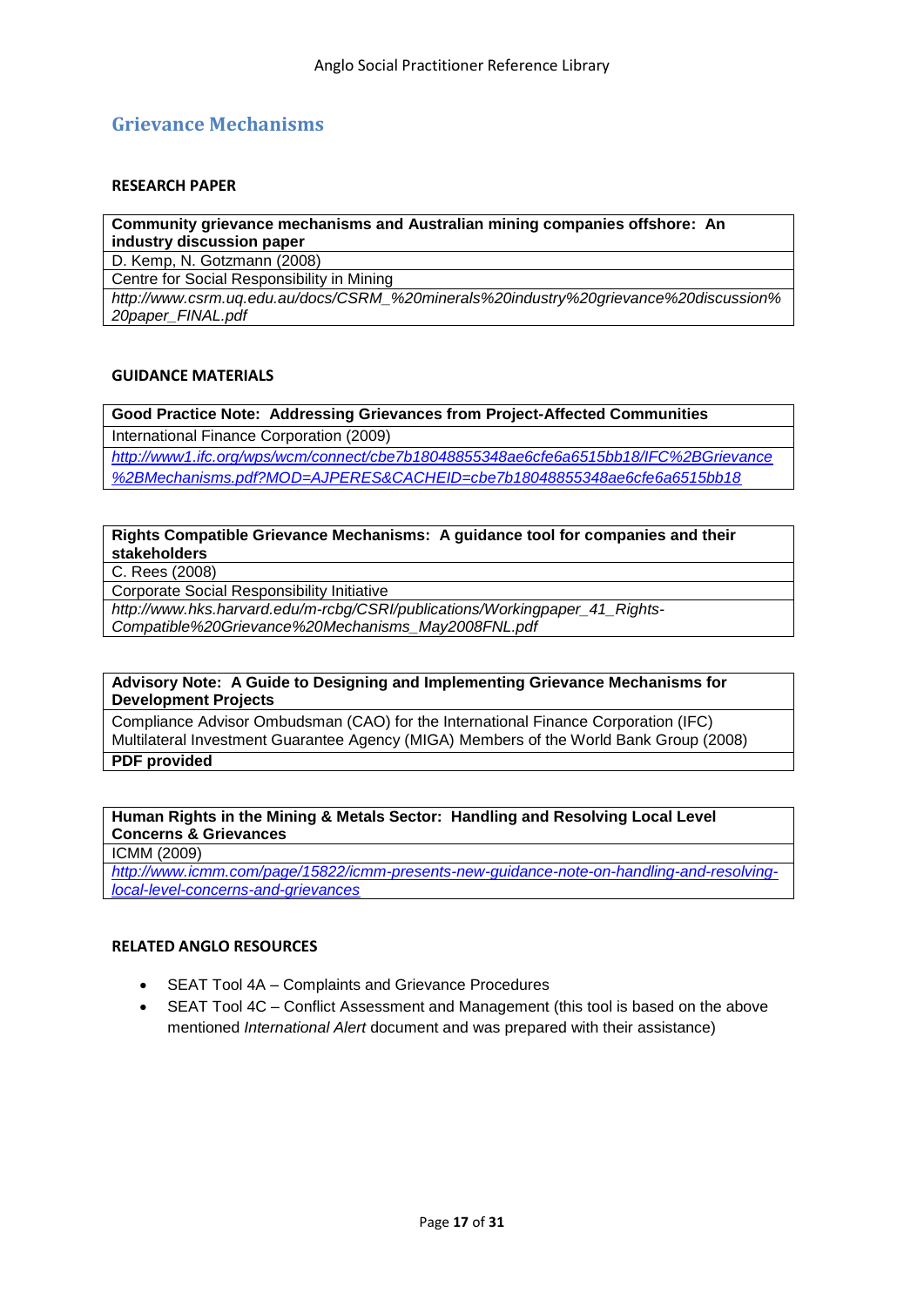# <span id="page-17-0"></span>**Gender**

#### **Book**

**Gendering the Field: Towards Sustainable Livelihoods for Mining Communities** Edited by Kuntala Lahiri-Dutt (2011) Australian National University *[http://epress.anu.edu.au/apps/bookworm/view/Gendering+the+Field%3A+Towards+Sustainable+](http://epress.anu.edu.au/apps/bookworm/view/Gendering+the+Field%3A+Towards+Sustainable+Livelihoods+for+Mining+Communities/5521/upfront.xhtml) [Livelihoods+for+Mining+Communities/5521/upfront.xhtml](http://epress.anu.edu.au/apps/bookworm/view/Gendering+the+Field%3A+Towards+Sustainable+Livelihoods+for+Mining+Communities/5521/upfront.xhtml)*

#### **GUIDANCE MATERIALS**

**Why gender matters: A resource guide for integrating gender considerations into Communities work at Rio Tinto**

Kemp, D, Keenan, J & Davidson, J. (2009)

Rio Tinto and CSRM

*http://www.riotinto.com/documents/ReportsPublications/Rio\_Tinto\_gender\_guide.pdf*

#### **ARPEL Social Guideline: Guidelines for the implementation of Gender Policies and Strategies**

Regional Association of Oil and Natural Gas Companies in Latin America and the Caribbean (2003)

*<http://www.commdev.org/content/document/detail/1911/>*

| <b>Gender Impact Assessments</b>                  |  |
|---------------------------------------------------|--|
| Red Internacional Mujeres y Mineria (RIMM) (n.d.) |  |
| http://www.rimmrights.org/Documents/RIMM_GIAs.pdf |  |

#### **WEBSITE**

#### **IFC Key Resources on Gender and the Extractive Industries**

*[http://web.worldbank.org/WBSITE/EXTERNAL/TOPICS/EXTOGMC/EXTEXTINDWOM/0,,contentMD](http://web.worldbank.org/WBSITE/EXTERNAL/TOPICS/EXTOGMC/EXTEXTINDWOM/0,,contentMDK:22086230~menuPK:3157115~pagePK:210058~piPK:210062~theSitePK:3156914,00.html) [K:22086230~menuPK:3157115~pagePK:210058~piPK:210062~theSitePK:3156914,00.html](http://web.worldbank.org/WBSITE/EXTERNAL/TOPICS/EXTOGMC/EXTEXTINDWOM/0,,contentMDK:22086230~menuPK:3157115~pagePK:210058~piPK:210062~theSitePK:3156914,00.html)*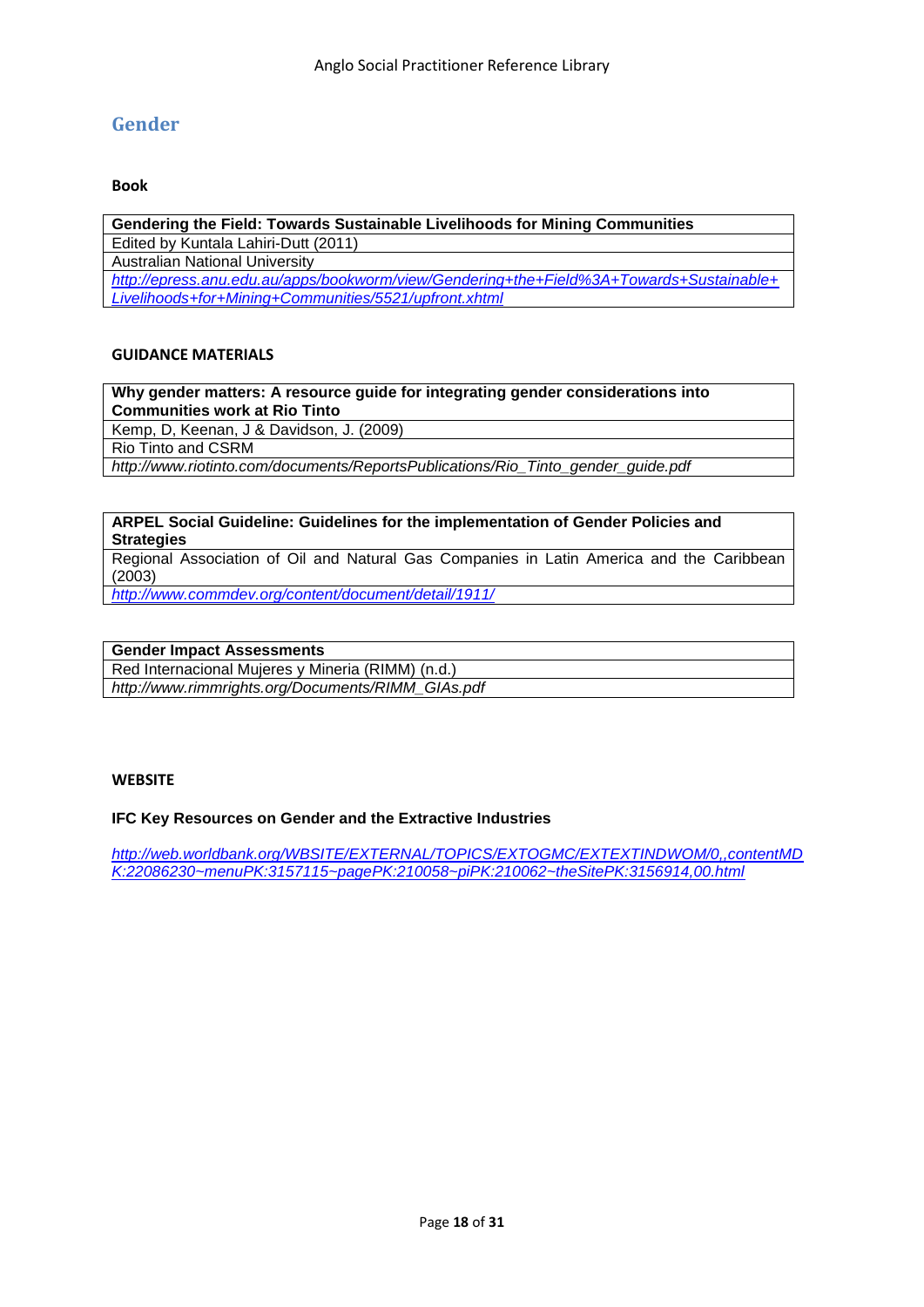# <span id="page-18-0"></span>**Resettlement**

### **REPORT**

**Avoiding New Poverty: Mining-Induced Displacement and Resettlement** T. E. Downing (2002) Mining, Minerals and Sustainable Development **PDF provided**

#### **JOURNAL ARTICLES**

| Introduction: Resettlement An Enduring Issue in Development  |  |
|--------------------------------------------------------------|--|
| M.M. Cernea, (2009)                                          |  |
| Asia Pacific Journal of Anthropology, 10(4): 263-5           |  |
| http://www.tandfonline.com/doi/pdf/10.1080/14442210903079756 |  |

#### **"To move or not to move": Reflections on the resettlement of artisanal miners in the Western Region of Ghana**

[Hilson,](http://afraf.oxfordjournals.org/search?author1=Gavin+Hilson&sortspec=date&submit=Submit) G., [Yakovleva,](http://afraf.oxfordjournals.org/search?author1=Natalia+Yakovleva&sortspec=date&submit=Submit) N., and [Banchirigah,](http://afraf.oxfordjournals.org/search?author1=Sadia+Mohammed+Banchirigah&sortspec=date&submit=Submit) S. M. (2007) African Affairs, Vol. 106, No. 424: 413–436. *<http://afraf.oxfordjournals.org/content/106/424/413.full>*

#### **Mining, Displacement and the World Bank: A Case Analysis of Compania Minera Antamina's Operations in Peru**

Szablowski, D (2002)

Journal of Business Ethics. 39 (3): 247-243.

# *<http://www.jstor.org/stable/25074841>*

# **GUIDANCE MATERIALS**

**Handbook for Preparing a Resettlement Action Plan** IFC (2004) *[http://www1.ifc.org/wps/wcm/connect/topics\\_ext\\_content/ifc\\_external\\_corporate\\_site/ifc+sustaina](http://www1.ifc.org/wps/wcm/connect/topics_ext_content/ifc_external_corporate_site/ifc+sustainability/publications/publications_handbook_rap__wci__1319577659424) [bility/publications/publications\\_handbook\\_rap\\_\\_wci\\_\\_1319577659424](http://www1.ifc.org/wps/wcm/connect/topics_ext_content/ifc_external_corporate_site/ifc+sustainability/publications/publications_handbook_rap__wci__1319577659424)*

#### **CASE STUDY**

**A clash of cultures (and lawyers): A case study of Anglo Platinum and its Mogalakwena mine in Limpopo, South Africa**

L. Farrell, E. Mackres and R. Hamann (2008)

Corporate Governance in Africa Case Study: no 1

*[http://www.reports-and-materials.org/Anglo-Platinum-case-study-Farrell-Mackres-Hamann-May-](http://www.reports-and-materials.org/Anglo-Platinum-case-study-Farrell-Mackres-Hamann-May-2009.pdf)[2009.pdf](http://www.reports-and-materials.org/Anglo-Platinum-case-study-Farrell-Mackres-Hamann-May-2009.pdf)*

- Anglo Social Way
- SEAT Tool 4D Resettlement Planning and Implementation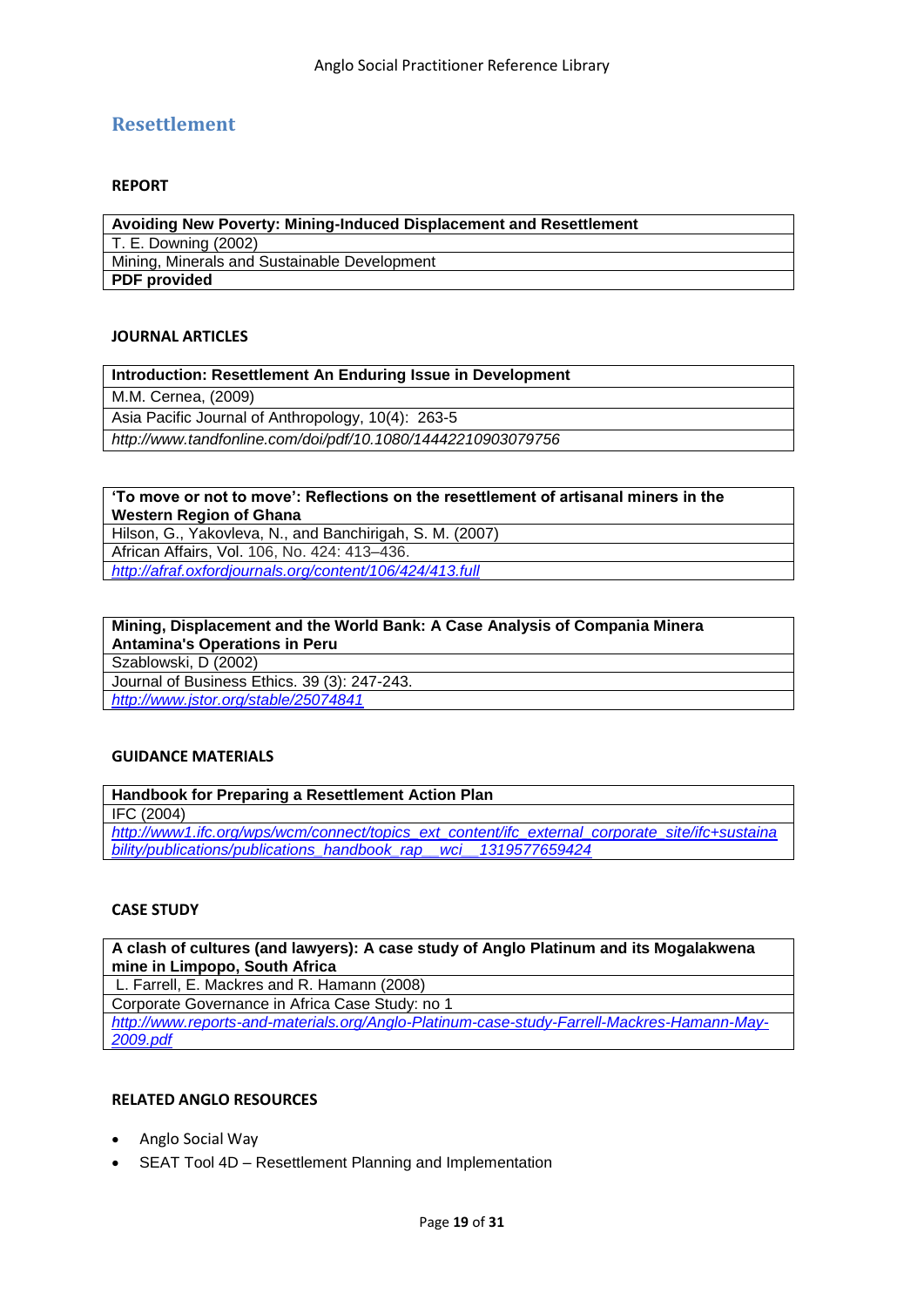# <span id="page-19-0"></span>**Health**

# **CASE STUDIES**

**Placer Dome Case Study: Differing Approaches to Community Development Health Care Renewal at Porgera (PNG) and Las Cristinas (Venezuela)** J. Davidson (2008) Centre for Social Responsibility in Mining *To be provided*

# **GLOBAL HEALTH INITIATIVE Private Sector Intervention Case Example**

World Economic Forum (2002)

*[http://www.weforum.org/pdf/Initiatives/GHI\\_HIV\\_CaseStudy\\_AngloGold.pdf](http://www.weforum.org/pdf/Initiatives/GHI_HIV_CaseStudy_AngloGold.pdf)*

#### **GUIDANCE MATERIALS**

**Good Practice Guidance on HIV/Aids, TB and Malaria** International Council on Mining and Metals (2008) *<http://www.icmm.com/hiv>*

#### **HIV/AIDS Guide for the Mining Sector: A Resource for Developing Stakeholder Competency and Compliance in Mining Communities in Southern Africa**

The Canadian International Development Agency (CIDA) through the International Finance Corporation (IFC) (2004)

*[http://www1.ifc.org/wps/wcm/connect/topics\\_ext\\_content/ifc\\_external\\_corporate\\_site/ifc+sustaina](http://www1.ifc.org/wps/wcm/connect/topics_ext_content/ifc_external_corporate_site/ifc+sustainability/publications/publications_gpn_hivaids-mining) [bility/publications/publications\\_gpn\\_hivaids-mining](http://www1.ifc.org/wps/wcm/connect/topics_ext_content/ifc_external_corporate_site/ifc+sustainability/publications/publications_gpn_hivaids-mining)*

#### **IFC Performance Standard 4 and Guidance Notes Community Health safety and Security** IFC (2012)

*[http://www1.ifc.org/wps/wcm/connect/Topics\\_Ext\\_Content/IFC\\_External\\_Corporate\\_Site/IFC+Sus](http://www1.ifc.org/wps/wcm/connect/Topics_Ext_Content/IFC_External_Corporate_Site/IFC+Sustainability/Sustainability+Framework/Sustainability+Framework+-+2012/Performance+Standards+and+Guidance+Notes+2012/) [tainability/Sustainability+Framework/Sustainability+Framework+-](http://www1.ifc.org/wps/wcm/connect/Topics_Ext_Content/IFC_External_Corporate_Site/IFC+Sustainability/Sustainability+Framework/Sustainability+Framework+-+2012/Performance+Standards+and+Guidance+Notes+2012/) [+2012/Performance+Standards+and+Guidance+Notes+2012/](http://www1.ifc.org/wps/wcm/connect/Topics_Ext_Content/IFC_External_Corporate_Site/IFC+Sustainability/Sustainability+Framework/Sustainability+Framework+-+2012/Performance+Standards+and+Guidance+Notes+2012/)*

- Anglo Social Way
- Anglo American HIV/AIDS Policy
- SEAT Tool 5J Improving Community Health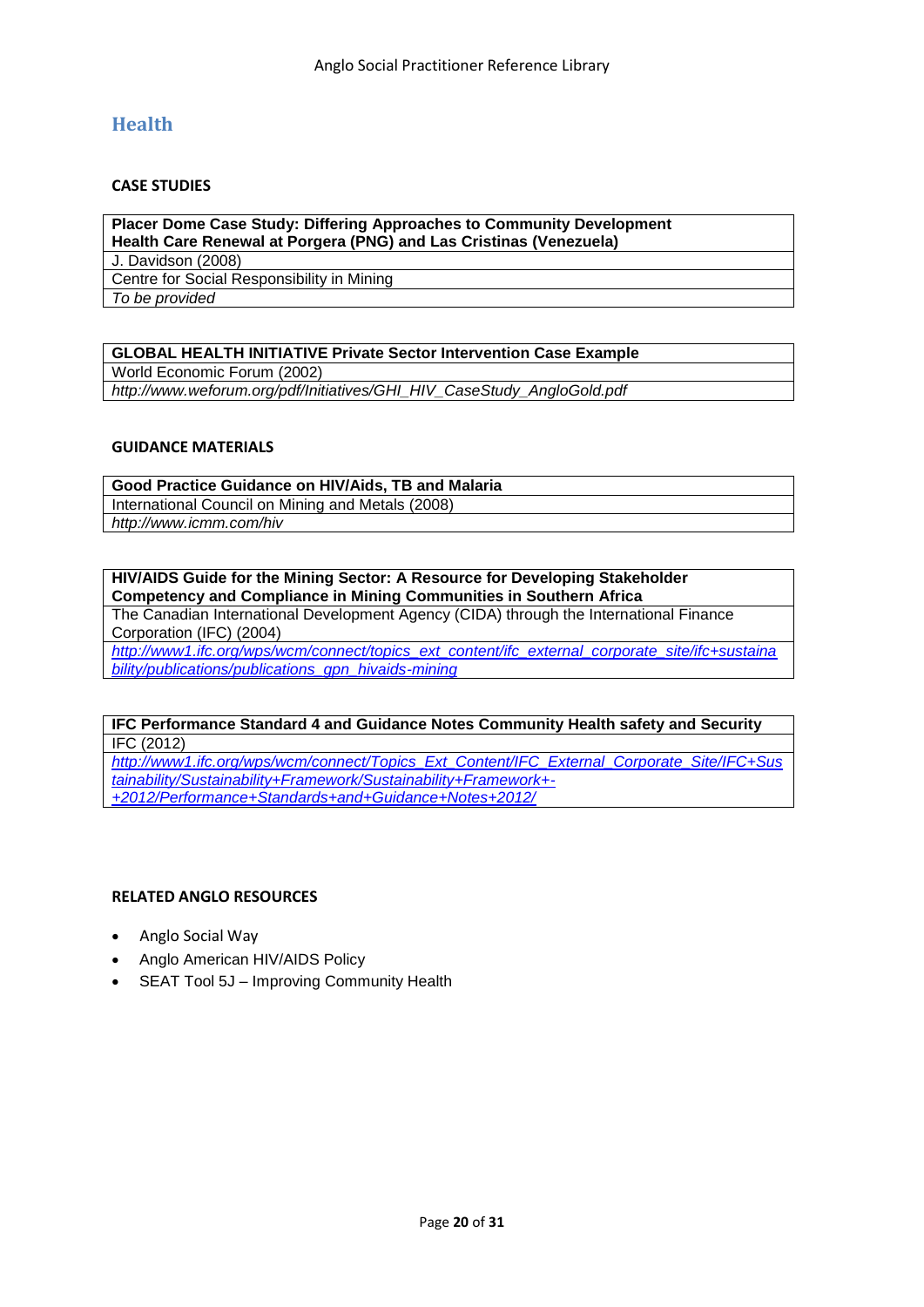# <span id="page-20-0"></span>**Water**

# **REPORT**

**Water and Human Rights: Exploring the Roles and Responsibilities of Business** The CEO Water Mandate (2009) *[http://www.unglobalcompact.org/docs/issues\\_doc/Environment/ceo\\_water\\_mandate/Business\\_W](http://www.unglobalcompact.org/docs/issues_doc/Environment/ceo_water_mandate/Business_Water_and_Human_Rights_Discussion_Paper.pdf) [ater\\_and\\_Human\\_Rights\\_Discussion\\_Paper.pdf](http://www.unglobalcompact.org/docs/issues_doc/Environment/ceo_water_mandate/Business_Water_and_Human_Rights_Discussion_Paper.pdf)*

**The CEO Water Mandate The Human Right to Water: Emerging Corporate Practice and Stakeholder Expectations** J. Morrison & P. Schulte of the Pacific Institute (2010) *[http://www.unglobalcompact.org/docs/issues\\_doc/Environment/ceo\\_water\\_mandate/Water\\_Mand](http://www.unglobalcompact.org/docs/issues_doc/Environment/ceo_water_mandate/Water_Mandate_Human_Rights_White_Paper.pdf) [ate\\_Human\\_Rights\\_White\\_Paper.pdf](http://www.unglobalcompact.org/docs/issues_doc/Environment/ceo_water_mandate/Water_Mandate_Human_Rights_White_Paper.pdf)*

#### **JOURNAL PAPER**

**Mining, water and human rights: making the connection** Kemp, D., Bond, C., Franks, DM., Cote, C. (2010) Journal of Cleaner Production, Vol. 18, (No.15), pp1553-1562. *<http://www.sciencedirect.com/science/journal/09596526> This article is copyright protected. Students may need to purchase for a small fee.*

### **CONFERENCE PAPER**

**Water, Communities and Mineral Resource Development – Understanding the Risks and Opportunities** D. Brereton and J. Parmenter (2006) Water in Mining Conference, AusIMM *<http://www.csrm.uq.edu.au/docs/Brereton.pdf>*

# **RELATED ANGLO RESOURCES**

SEAT Tool 5H – Small Scale Water and Sanitation Service Delivery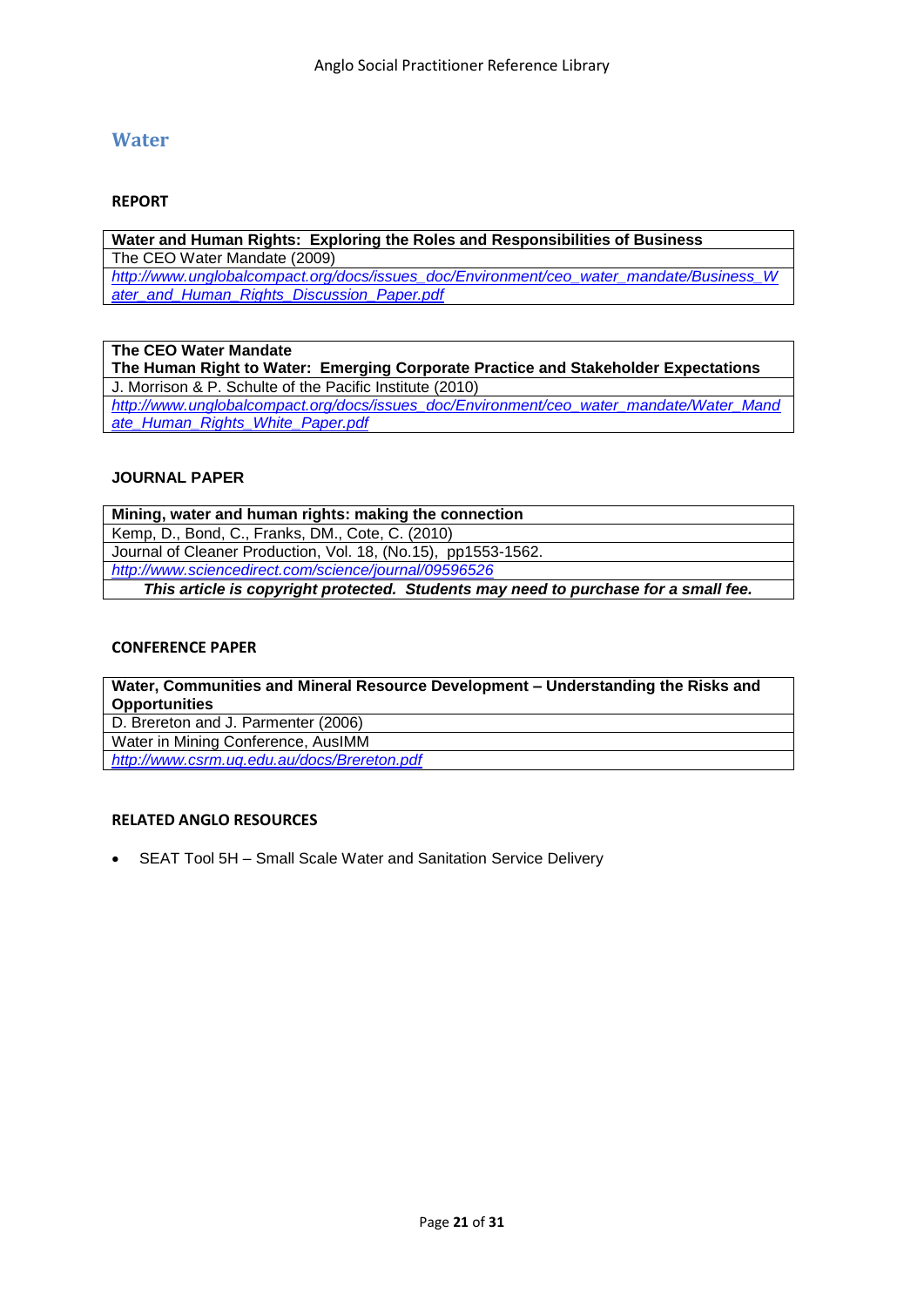# <span id="page-21-0"></span>**Local Procurement**

# **REPORTS**

**Changing Course: A study into Responsible Supply Chain Management** Global CSR and Copenhagen Business School for the Danish Ministry of Foreign Affairs (2011) *[http://www.global-csr.com/fileadmin/Our\\_Approach/RSCM\\_MainReport\\_110111.pdf](http://www.global-csr.com/fileadmin/Our_Approach/RSCM_MainReport_110111.pdf)*

**Procuring from SMEs in Local Communities: A Good Practice Guide for the Australian Mining, Oil and Gas Sectors**

Esteves, A M., Brereton, B., Samson, D., and Barclay, M. (2010) *<http://www.csrm.uq.edu.au/docs/4361%20CSRM%20SME%20Report%20Email%20V2.pdf>*

**Local Supplier Development Company Diagnostic Tool** International Finance Corporation (2010) *<http://commdev.org/content/document/detail/2626/>*

**Developing SMEs Through Business Linkages** [Mozal Aluminium;](http://bhpbilliton.com/bb/ourBusinesses/aluminium/mozal.jsp) [The World Bank Group](http://www.worldbank.org/) (2008) *<http://commdev.org/content/document/detail/2328/>*

**Increasing Local Procurement By the Mining Industry in West Africa** [The World Bank Group](http://www.worldbank.org/) (2012) *[http://siteresources.worldbank.org/INTENERGY2/Resources/8411-West\\_Africa.pdf](http://siteresources.worldbank.org/INTENERGY2/Resources/8411-West_Africa.pdf)*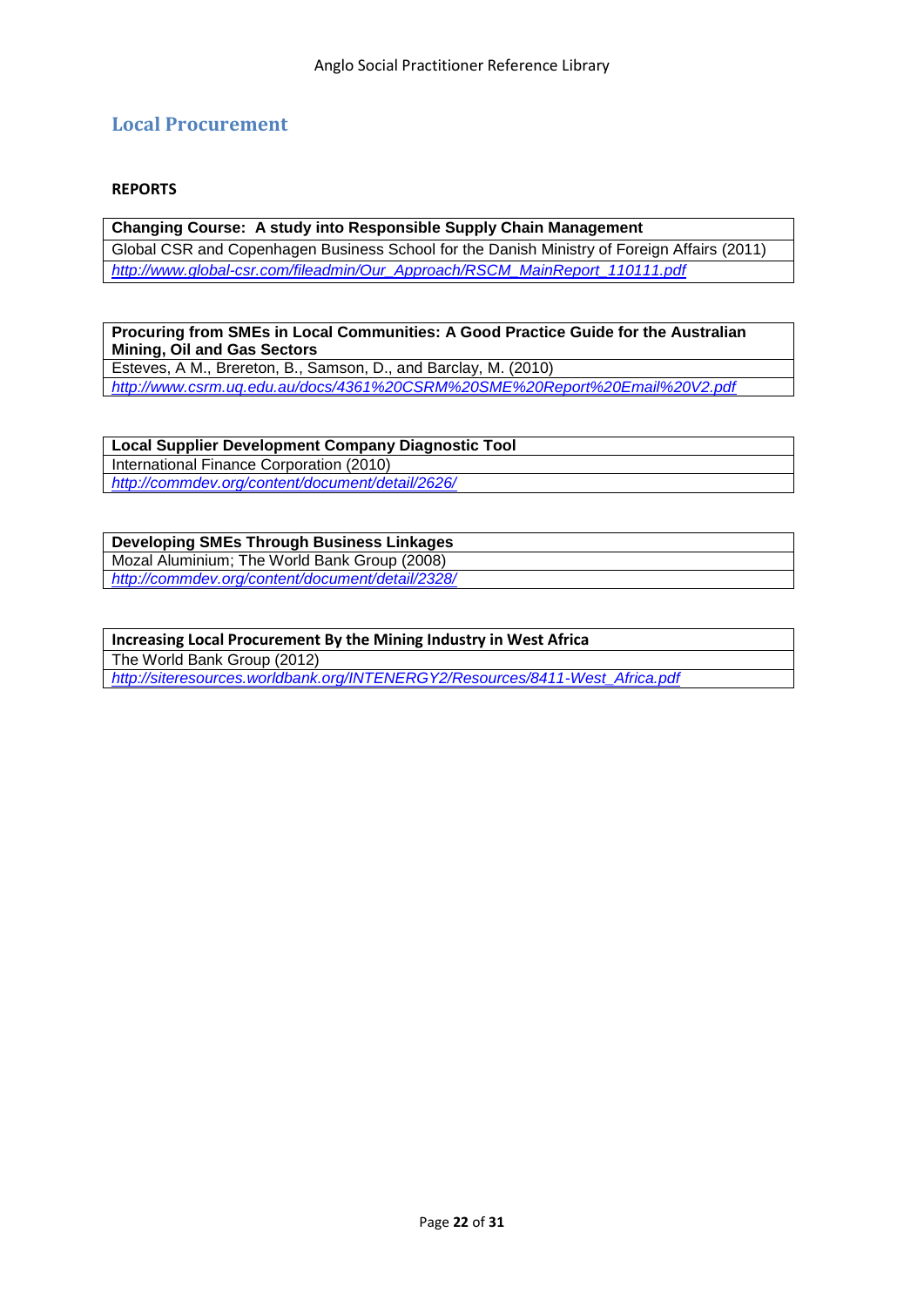# <span id="page-22-0"></span>**Mine Closure**

# **TOOLKIT**

**Planning for Integrated Mine Closure Toolkit** ICMM (2008) *[www.icmm.com/document/310](file:///C:/Users/uqjparme/Desktop/www.icmm.com/document/310)*

# **REPORT**

It's Not Over When It's Over: Mine Closure around the World The World Bank and the International Finance Corporation (2002) *<http://siteresources.worldbank.org/INTOGMC/Resources/notoverwhenover.pdf>*

# **CASE STUDY**

**The closure of coal mines and local development responses in Coal-Rim Cluster, northern KwaZulu-Natal, South Africa** E. L Nel, T. R Hill, K. C Aitchison & S. Buthelezi (2003) Development Southern Africa, Vol. 20, No. 3 *<http://www.informaworld.com/smpp/content~content=a713661578~db=all~order=page> This article is copyright protected. Students may need to purchase for a small fee.*

# **GUIDANCE MATERIALS**

**Leading Practice Sustainable Development Program for the Mining Industry: Mine Closure and Completion** Australian Government (2006)

*[http://www.dmp.wa.gov.au/documents/mine\\_closure.pdf](http://www.dmp.wa.gov.au/documents/mine_closure.pdf)*

- Anglo American Mine Closure Planning Toolbox
- SEAT Tool 4E Managing the Social Dimension of Mine Closure (supports the Mine Closure Toolbox)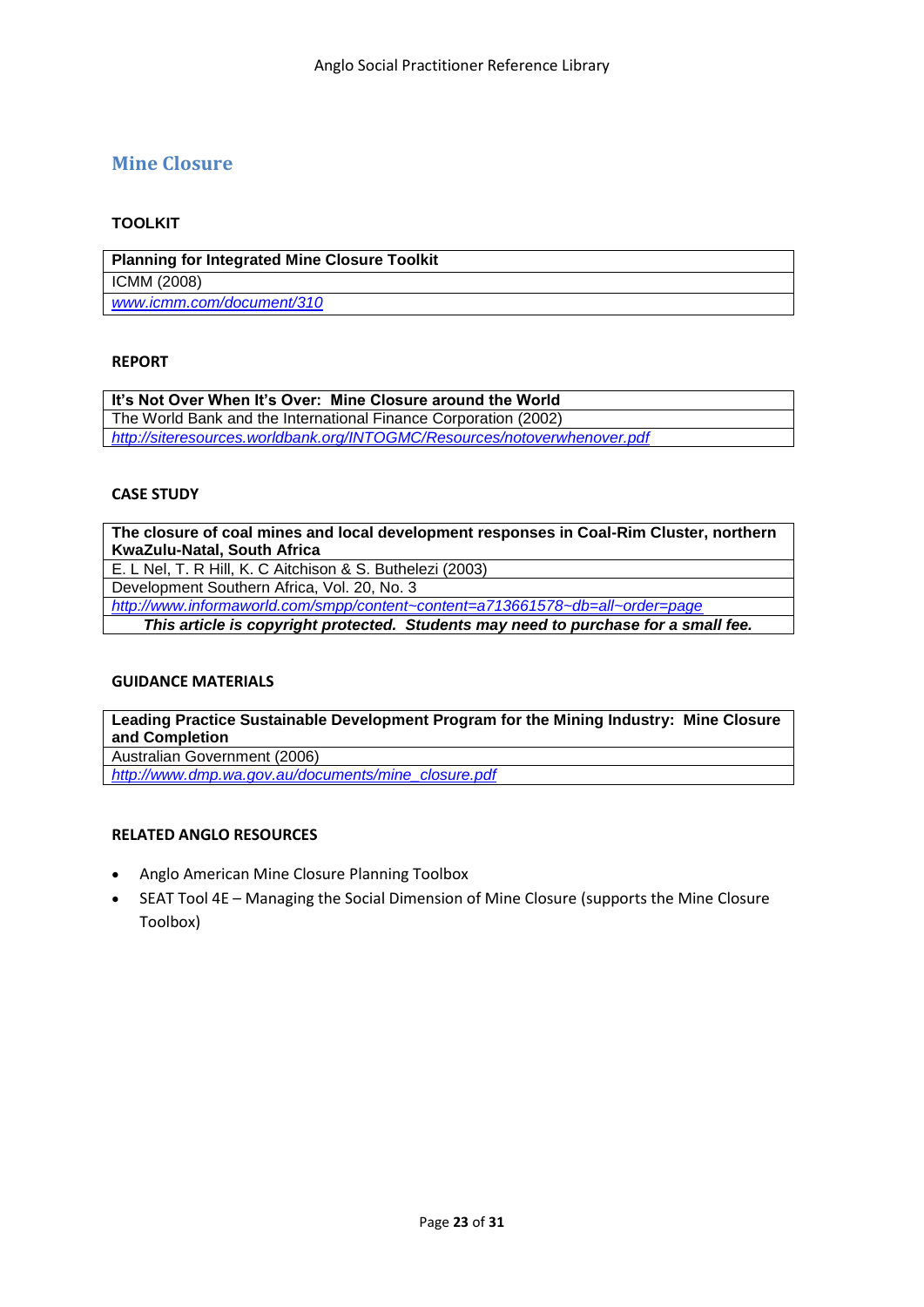# <span id="page-23-0"></span>**Migration and Displacement**

# **REPORT**

**In Search of Shelter: Managing the Effects of Climate Change on Human Migration and Displacement**

CARE International and Center for International Earth Science Information Network at the Earth Institute of Columbia University (2009)

Care International and Columbia University

*[http://www.careclimatechange.org/index.php?option=com\\_content&view=article&id=41%3A+in](http://www.careclimatechange.org/index.php?option=com_content&view=article&id=41%3A+in-search-of-shelter&catid=41&Itemid=44)[search-of-shelter&catid=41&Itemid=44](http://www.careclimatechange.org/index.php?option=com_content&view=article&id=41%3A+in-search-of-shelter&catid=41&Itemid=44)*

# **HANDBOOK**

**Projects and People: A Handbook for Addressing Project-Induced In-Migration** International Finance Corporation (IFC) (2009) The World Bank

*[http://www1.ifc.org/wps/wcm/connect/topics\\_ext\\_content/ifc\\_external\\_corporate\\_site/ifc+sustaina](http://www1.ifc.org/wps/wcm/connect/topics_ext_content/ifc_external_corporate_site/ifc+sustainability/publications/publications_handbook_inmigration__wci__1319576839994) [bility/publications/publications\\_handbook\\_inmigration\\_\\_wci\\_\\_1319576839994](http://www1.ifc.org/wps/wcm/connect/topics_ext_content/ifc_external_corporate_site/ifc+sustainability/publications/publications_handbook_inmigration__wci__1319576839994)*

# **ARTICLE**

**Moving lives: Migration and livelihoods in the Lao PDR** J. Rigg (2007) Population, Space and Place, Vol. 13: 163-178 *<http://onlinelibrary.wiley.com/doi/10.1002/psp.438/pdf>*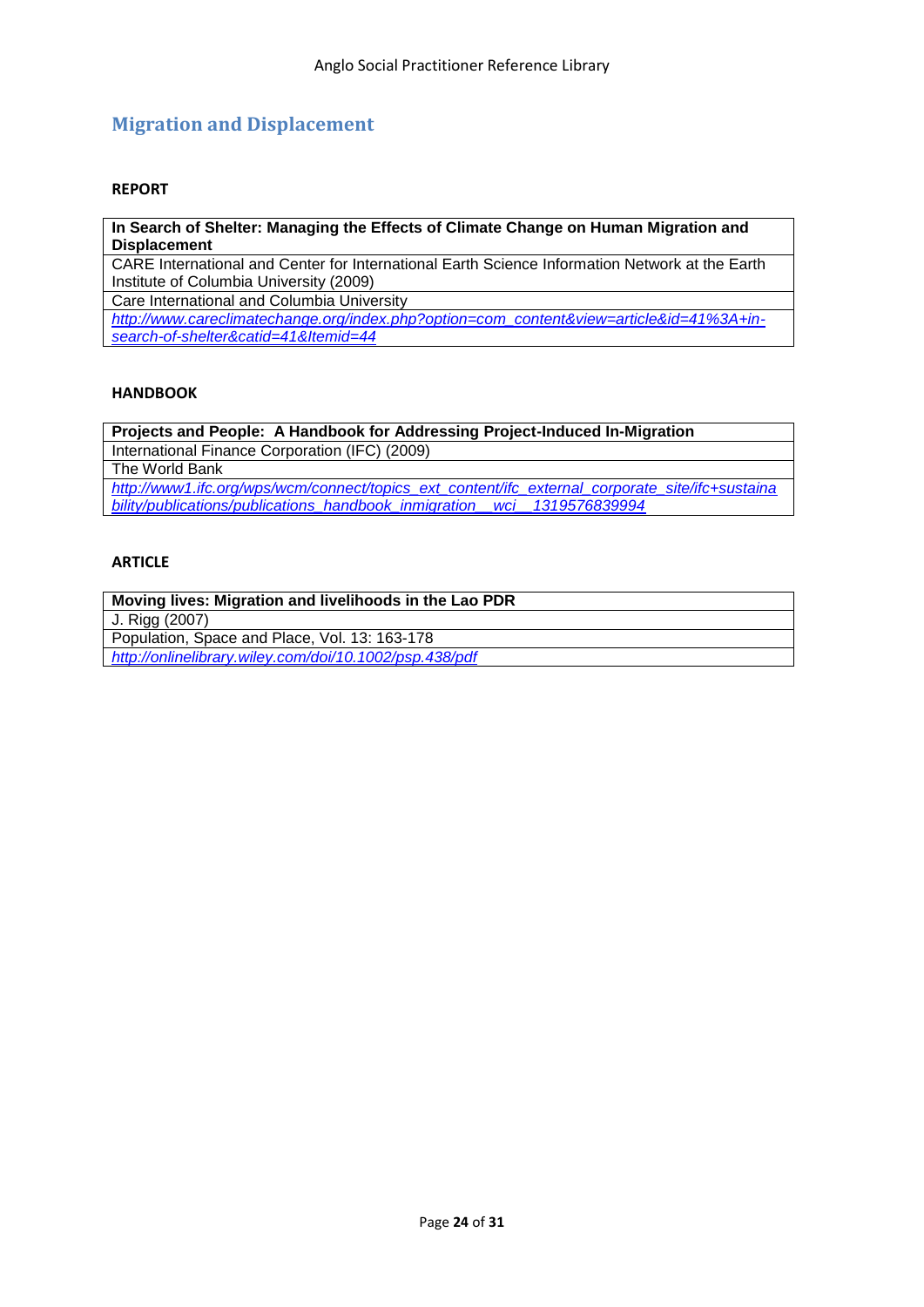# <span id="page-24-0"></span>**Environmental Sustainability**

# **GUIDANCE NOTE**

**IFC Performance Standards and Guidance notes on Environmental and Social Sustainability**

International Finance Corporation (2012)

*[http://www1.ifc.org/wps/wcm/connect/Topics\\_Ext\\_Content/IFC\\_External\\_Corporate\\_Site/IFC+Sus](http://www1.ifc.org/wps/wcm/connect/Topics_Ext_Content/IFC_External_Corporate_Site/IFC+Sustainability/Sustainability+Framework/Sustainability+Framework+-+2012/Performance+Standards+and+Guidance+Notes+2012/) [tainability/Sustainability+Framework/Sustainability+Framework+-](http://www1.ifc.org/wps/wcm/connect/Topics_Ext_Content/IFC_External_Corporate_Site/IFC+Sustainability/Sustainability+Framework/Sustainability+Framework+-+2012/Performance+Standards+and+Guidance+Notes+2012/) [+2012/Performance+Standards+and+Guidance+Notes+2012/](http://www1.ifc.org/wps/wcm/connect/Topics_Ext_Content/IFC_External_Corporate_Site/IFC+Sustainability/Sustainability+Framework/Sustainability+Framework+-+2012/Performance+Standards+and+Guidance+Notes+2012/)*

#### **RESEARCH REPORTS**

**Satellite-based Estimates of Groundwater depletion in India** M. Rodell, I Velicogna, J. Familgietti (August 2009) *Nature*, Vol. 460: 999-1002 *<http://www.nature.com/nature/journal/v460/n7258/abs/nature08238.html>*

**Re-building Global Fisheries** B. Worm, et al. (July 2009) *Science,* Vol. 325, No. 5940: 578 - 585 *[http://www.sciencemag.org/content/325/5940/578.full?sid=4b2f7134-4262-4a8f-ac8b-](http://www.sciencemag.org/content/325/5940/578.full?sid=4b2f7134-4262-4a8f-ac8b-198e3350a7df)[198e3350a7df](http://www.sciencemag.org/content/325/5940/578.full?sid=4b2f7134-4262-4a8f-ac8b-198e3350a7df)*

#### **REPORT**

**Resource Revolution: meeting the world"s energy, materials, food and water needs** McKinsey Global Institute (2011) *[http://www.mckinsey.com/Features/Resource\\_revolution.aspx](http://www.mckinsey.com/Features/Resource_revolution.aspx)*

**TEEB - The Economics of Ecosystems and Biodiversity – Executive Summary** Bishop, J., et al (2010) *<http://www.teebweb.org/publications/teeb-study-reports/foundations/>*

**Food, Energy, Water and the Climate: A Perfect Storm of Global Events** Professor Sir John Beddington (2010) *<http://www.dius.gov.uk/assets/bispartners/goscience/docs/p/perfect-storm-paper.pdf>*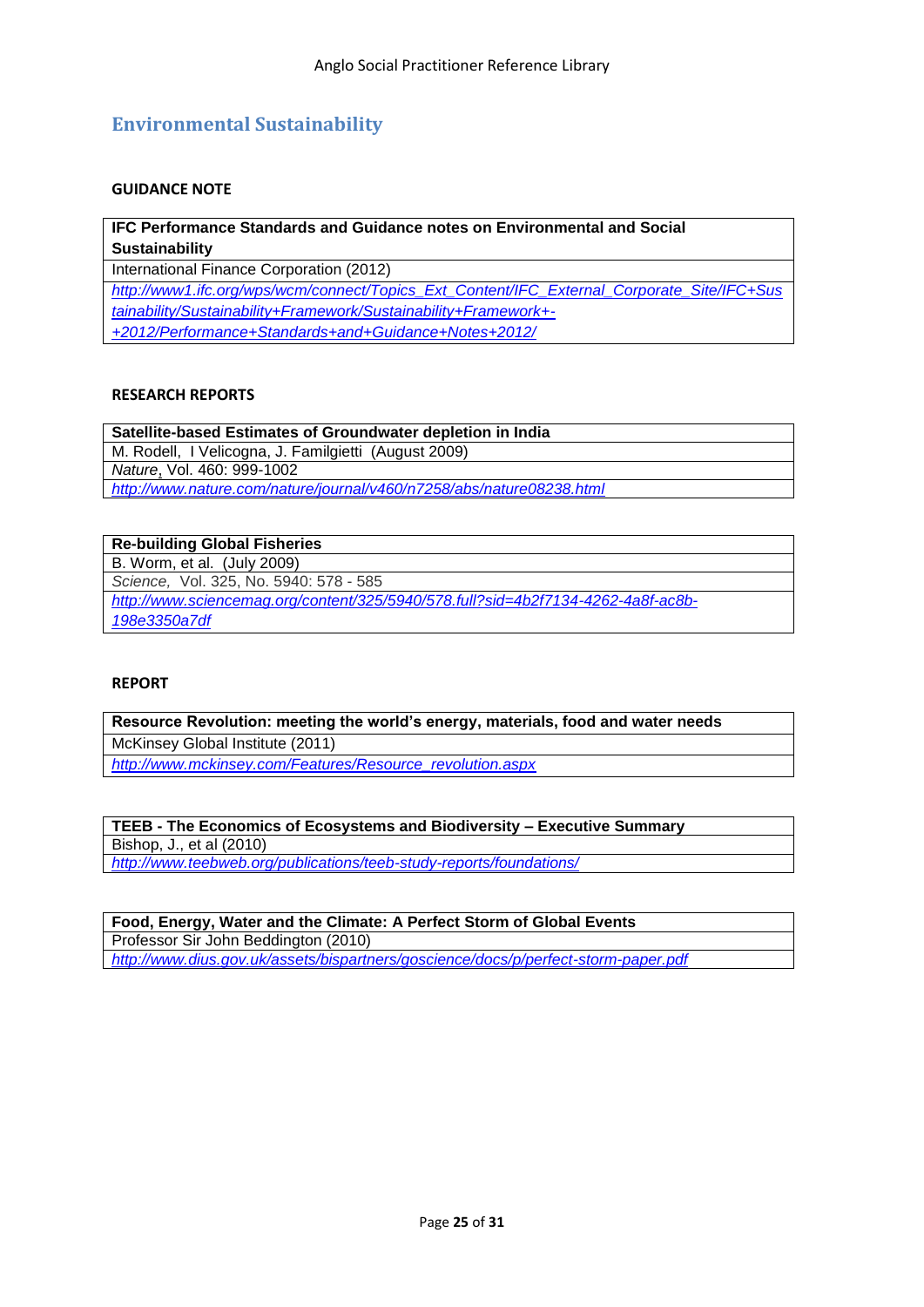# <span id="page-25-0"></span>**Wicked Problems**

# **RESEARCH**

| Dilemmas in a General Theory of Planning                                          |  |
|-----------------------------------------------------------------------------------|--|
| H. Rittel & M. Webber (1973)                                                      |  |
| Policy Sciences Vol. 4:155-169                                                    |  |
| http://www.uctc.net/mwebber/Rittel+Webber+Dilemmas+General_Theory_of_Planning.pdf |  |

# **Tackling Wicked Problems: A Public Policy Perspective** Australian Public Service Commission (2007) Australian Government *[http://www.apsc.gov.au/publications-and-media/archive/publications-archive/tackling-wicked-](http://www.apsc.gov.au/publications-and-media/archive/publications-archive/tackling-wicked-problems)*

*[problems](http://www.apsc.gov.au/publications-and-media/archive/publications-archive/tackling-wicked-problems)*

**Small Wins: Redefining the Scale of Social Problems** K. Weick (1984)

*<http://psycnet.apa.org/journals/amp/39/1/40.pdf>*

# **"Wicked Problems," Public Policy, and Administrative Theory: Lessons From the GM Food Regulatory Arena**

Durant, R. F. and Legge Jr., J. L.

Administration & Society, July 2006 Vol. 38 No. 3: 309-334.

*<http://aas.sagepub.com/content/38/3/309.abstract>*

*This article is copyright protected. Students may need to purchase for a small fee.*

# <span id="page-25-1"></span>**Partnerships**

# **REPORT**

| <b>Mining: Partnerships for Development Toolkit</b> |
|-----------------------------------------------------|
| ICMM (2011)                                         |
| http://www.icmm.com/document/1945                   |

# **PAPER**

**Investing in Social Innovation: Harnessing the Potential of Partnership between Corporations and Social Entrepreneurs, Working Paper No. 20.**

Nelson, J and Jenkins, B (2006)

Cambridge, Harvard University (CSRI)

*[http://www.hks.harvard.edu/m-rcbg/CSRI/publications/workingpaper\\_20\\_nelson\\_jenkins.pdf](http://www.hks.harvard.edu/m-rcbg/CSRI/publications/workingpaper_20_nelson_jenkins.pdf)*

Collaborative Strategic Management: Strategy Formulation and Implementation by Multi-Organizational Cross-Sector Social Partnerships

Clarke, A. and M. Fuller (2010)

*Journal of Business Ethics* 94, 85-101.

*<http://link.springer.com/article/10.1007%2Fs10551-011-0781-5?LI=true>*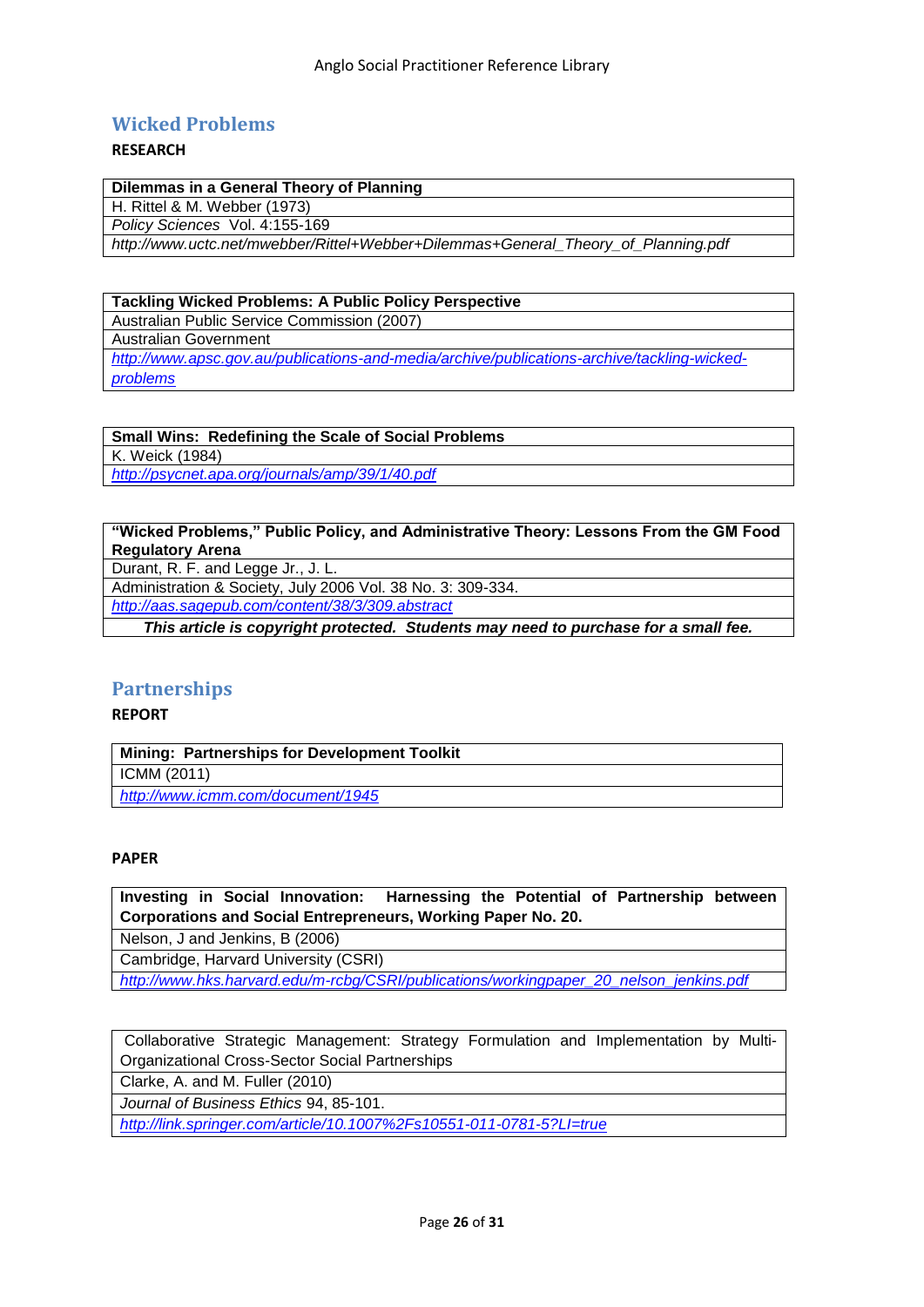# <span id="page-26-0"></span>**Business and Poverty Reduction**

# **ARTICLE**

# **[Booms, Busts, and Echoes: How the biggest demographic upheaval in history is](http://www.imf.org/external/pubs/ft/fandd/2006/09/bloom.htm)  [affecting global development](http://www.imf.org/external/pubs/ft/fandd/2006/09/bloom.htm)**

D Bloom and D Canning (2006)

Finance & Development (IMF) Magazine; Sept 2006, Issue 43, No. 3.

*<http://www.imf.org/external/pubs/ft/fandd/2006/09/bloom.htm>*

# **Business and development: making sense of business as a development agent**

Michael Blowfield, (2012)

Corporate Governance, Vol. 12 Iss: 4, pp.414 - 426

*<http://www.emeraldinsight.com/journals.htm?articleid=17051050&show=html>*

# **KEY REPORTS**

| Innovation: Applying knowledge in Development                     |
|-------------------------------------------------------------------|
| UN Millennium Project (2005)                                      |
| http://www.unmillenniumproject.org/documents/Science-complete.pdf |

# **[Business for Development: Business solutions in support of the Millennium](http://www.wbcsd.org/web/publications/biz4dev.pdf)  [Development Goals](http://www.wbcsd.org/web/publications/biz4dev.pdf)**

World Business Council for Sustainable Development/WBCSD (2005) *<http://www.wbcsd.org/plugins/DocSearch/details.asp?type=DocDet&ObjectId=MTY0MzU>*

# **VIDEO**

# **Professor Richard Wilkinson: The Spirit Level why more equal societies almost always do better**

IPH interview with the authors of the book with the same title (2009) *<http://www.youtube.com/watch?v=y36BJoelaMc>*

# <span id="page-26-1"></span>**Security**

#### **The Voluntary Principles on Security and Human Rights: An Implementation Toolkit for Major Project Sites**

Multilateral Investment Guarantee Agency, Japan Environmental and Social Challenges Fund, Anvil Mining (2008)

*<http://www.business-humanrights.org/Links/Repository/742295>*

# **ARTICLE**

**Corporate Security begins in the Community: Mining, the Corporate Social Responsibility Industry, and Environmental Advocacy in Indonesia**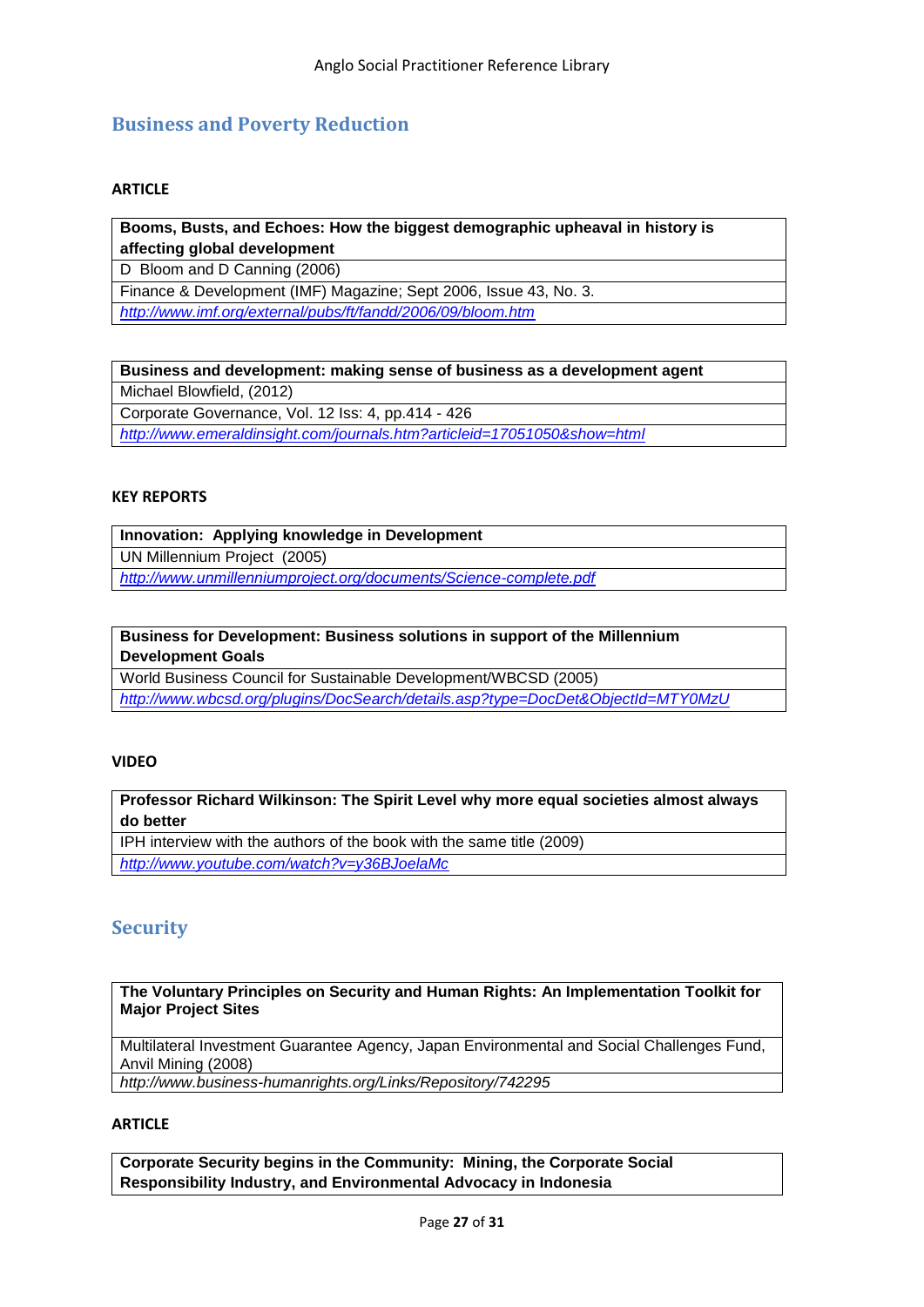| Marina Welker (2009)                                                         |
|------------------------------------------------------------------------------|
| Cultural Anthropology, 24(1): 142-179                                        |
| http://onlinelibrary.wiley.com/doi/10.1111/j.1548-1360.2009.00029.x/abstract |

# **WEBSITES**

**Voluntary Principles on Security and Human Rights** 

*<http://www.voluntaryprinciples.org/>*

# **RELATED ANGLO RESOURCES**

 Anglo American plc Implementation Guidelines for the Voluntary Principles on Security and Human Rights

# <span id="page-27-0"></span>**Inspiration**

# **ARTICLE**

| The Big Idea: Creating Shared Value                            |
|----------------------------------------------------------------|
| Michael E. Porter and Mark R. Kramer (2011)                    |
| http://hbr.org/2011/01/the-big-idea-creating-shared-value/ar/1 |
|                                                                |

| <b>Connecting to Source: the U-Process</b>                            |
|-----------------------------------------------------------------------|
| Z. Hassan (2006)                                                      |
| Systems Thinker: Building Shared Understanding; 17(7): 2-7            |
| http://www.generonconsulting.com/publications/papers/pdfs/ZaidTST.pdf |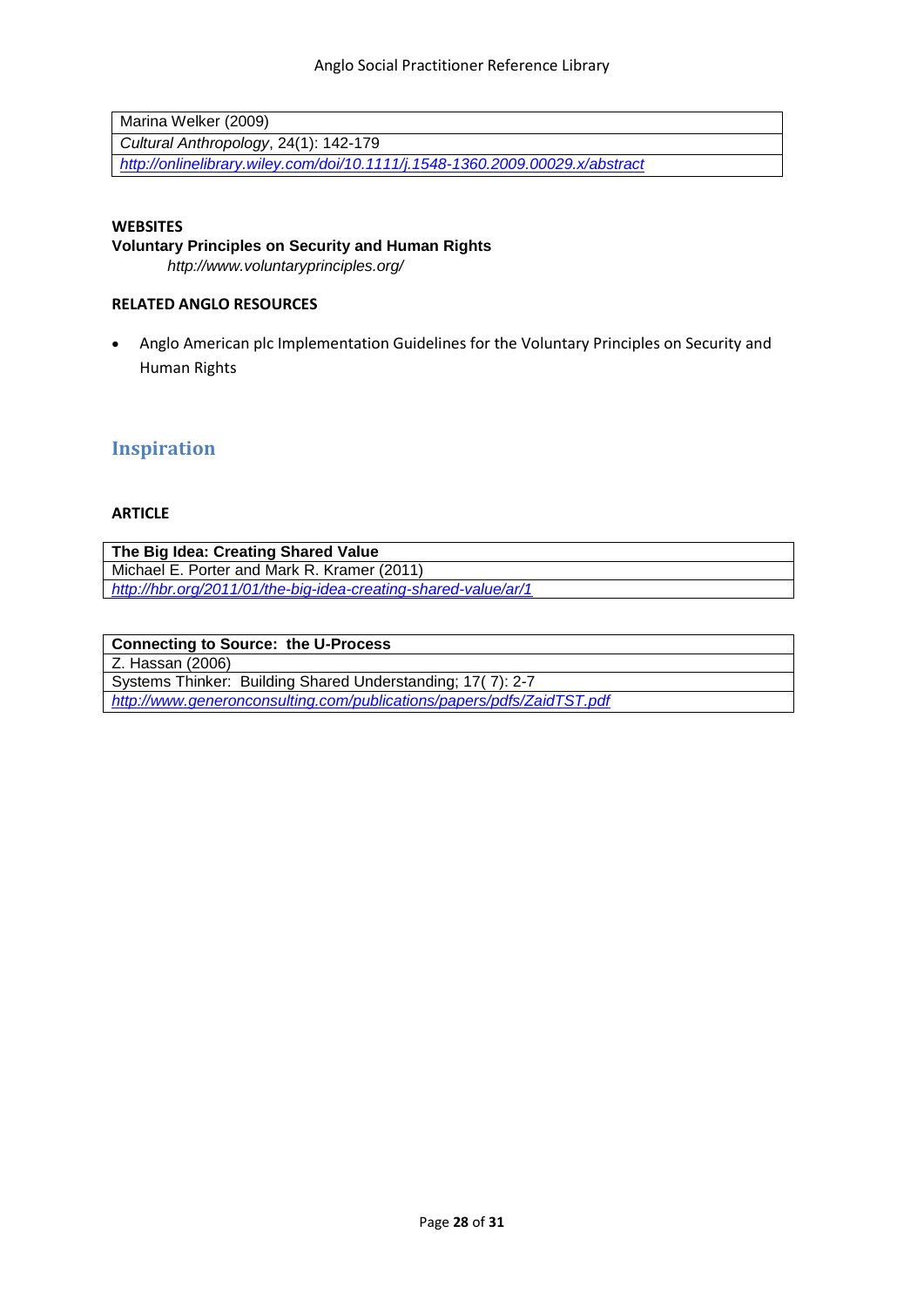# <span id="page-28-0"></span>**C. Additional Resources**

# <span id="page-28-1"></span>**Websites for general reference**

**ICMM searchable "good practice" library** *<http://www.icmm.com/publications>*

# **IFC/World Bank CommDev**

*<http://commdev.org/>*

# **International Petroleum Industry Environmental Conservation Association**  *<http://www.ipieca.org/>*

**World Bank Business Partners for Development – Natural Resources Cluster**  *<http://www.bpdweb.com/>*

**World Business Council for Sustainable Development**  *<http://www.wbcsd.org/>*

# <span id="page-28-2"></span>**Books**

# **Frank Vanclay and Ana Maria Esteves (2012).** *New Directions in Social Impact Assessment: Conceptual and Methodological Advances***, (Cheltenham, UK: Edward Elgar Publishing Ltd).**

o This edited book outlines current developments in thinking in the field of social impact assessment (SIA). It emphasizes that the focus of SIA should be on: managing social issues associated with planned interventions; taking a holistic and integrated approach to impact assessment; and stressing that greater attention needs to be given to ensuring that the goals of development (project benefits) are attained and enhanced. SIA is therefore the process of managing the social aspects of development. Implicit in this book is the view that SIA is of benefit not only to regulatory agencies as has been traditionally conceived, but also to communities, government developers and the private sector. Traditionally, SIA has been a proponent-led process to meet regulatory requirements. There will still be an ongoing need for that, but SIA can do much more. SIA can also be a proponent-led process to assist companies to develop impact and benefit agreements with communities in fairness and good faith, ensure an ongoing social licence to operate, represent best practice in corporate social responsibility, as well as influencing all business drivers. The book has a forward written by Bruce Harvey, specifically relating to the minerals industry.

# **Zandvliet, L. and Anderson, M. (2009).** *Getting it Right: Making Corporate-Community Relations Work***, (Sheffield: Greenleaf Publishers).**

 $\circ$  This book has been written for corporate managers who are responsible for company operations in societies that are poor and politically unstable. Many such managers are frustrated with the situations they face. They try their best to run effective, profitable and beneficial operations that take account of the needs of all their stakeholders, including local surrounding communities. But, even with their best efforts, they encounter community dissatisfaction, unrest, opposition, and delays and, worse yet, threats and violence. The book provides a treasure trove of practical experience against which other managers can analyze their own situations and, using what has been learned by smart colleagues before them, arrive at sound, practical approaches to their daily challenges.

# **Cochrane, G. (2008).** *Festival Elephants and the Myth of Global Poverty,* **(Boston: Pearson).**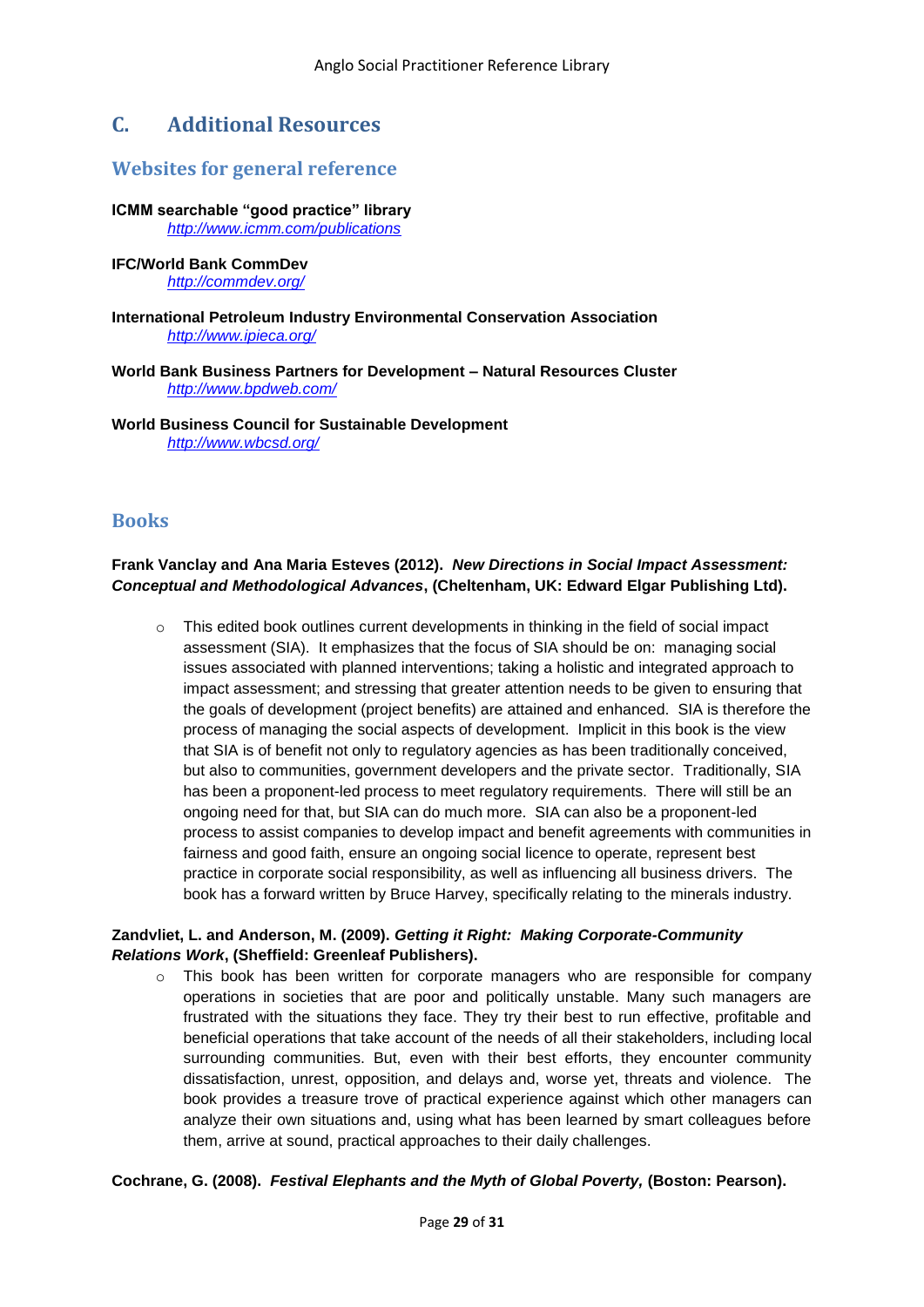$\circ$  Glynne Cochrane draws on his many years as a development anthropologist to show how the "Festival Elephants" of development aid are wasting time and money instead of helping to solve poverty. The author takes issue with the idea that there is only one kind of global poverty (and one single solution). Instead, through his travels to places like the Solomon Islands, Papua New Guinea, Sri Lanka, the Cook Islands, and Tanzania, the author shows that poverty is locally experienced and contextually variable. Chapters take the reader with Cochrane to the Solomon Islands, Papua New Guinea, Sri Lanka, the Cook Islands, and Tanzania, providing vivid lessons about local poverty and development interventions along the way. In the last chapter, Cochrane draws on his ten years of experience as Social Advisor to Rio Tinto, one of the world's largest mining companies to show how fieldworkbased community relations, following an anthropological model, are an effective way to prevent and alleviate poverty.

# **Elkington, J. (1998).** *Cannibals with Forks: The Triple Bottom Line of 21st Century Business* **(London: New Society Publishers).**

 $\circ$  Polish poet Stanislaw Lec asked, "Is it progress if a cannibal uses a fork?" Elkington applies the question to twenty-first-century capitalism as he ponders whether holding corporations accountable to a "triple bottom-line" of economic prosperity, environmental quality, and social justice constitutes progress. Elkington cofounded SustainAbility, a London consulting firm that advises major corporations on how to be more environmentally sensitive and socially active while prospering economically. He is also the author of several books on corporate "greening" and "green" consumerism. Published last year in Britain, Elkington's book identifies the seven dimensions of--or revolutions leading to--a sustainable future. For each of the seven, he examines the "blind-spots" most corporate leaders have that prevent them from joining in the revolution. This lively and practical guide outlines the seven great "sustainable" revolutions that are already unfolding, showing how business leaders should respond and profiles some of the world's best-known companies including Nike, Wal-mart, Levi Strauss, Volkswagen, Texaco, Intel, Volvo, Dow Chemical, Electrolux, Novo Nordisk, and Shell.

# **Dressner, S. (2002).** *The Principles of Sustainability* **(London: Earthscan).**

 $\circ$  At a time of increasingly rapid environmental deterioration and climate change, sustainability is one of the most important issues facing the world. Can we create a sustainable society? What would that mean? How should we set about doing it? How can we bring about such a profound change in the way things are organized? This text tackles these questions directly. It covers: historical development of the concept of sustainability; contemporary debates about how to achieve it; and obstacles and the prospects for overcoming them. This new fully revised edition covers the latest on the climate change front, particularly the advances in scientific understanding and political awareness of climate change. Other updates include more recent economic analyses, particularly the Stern Report, and an examination of the global shift away from faith in markets and towards statism over the past five years.

# **Jones, I.W. Pollitt, M.G. and Bek, D. (2007).** *Multinationals in their Communities – A Social Capital Approach to Corporate Citizenship Projects* **(Basingstoke, Hampshire: Palgrave MacMillan).**

 $\circ$  This book examines a number of case studies of corporate citizenship projects from leading multinationals, including Anglo American, Diageo, GSK, Vodafone and examines their impact from a social capital perspective. From these cases the authors draw conclusions about the sort of projects that bring most benefits to companies, and the objectives that should be borne in mind as programmes are designed.